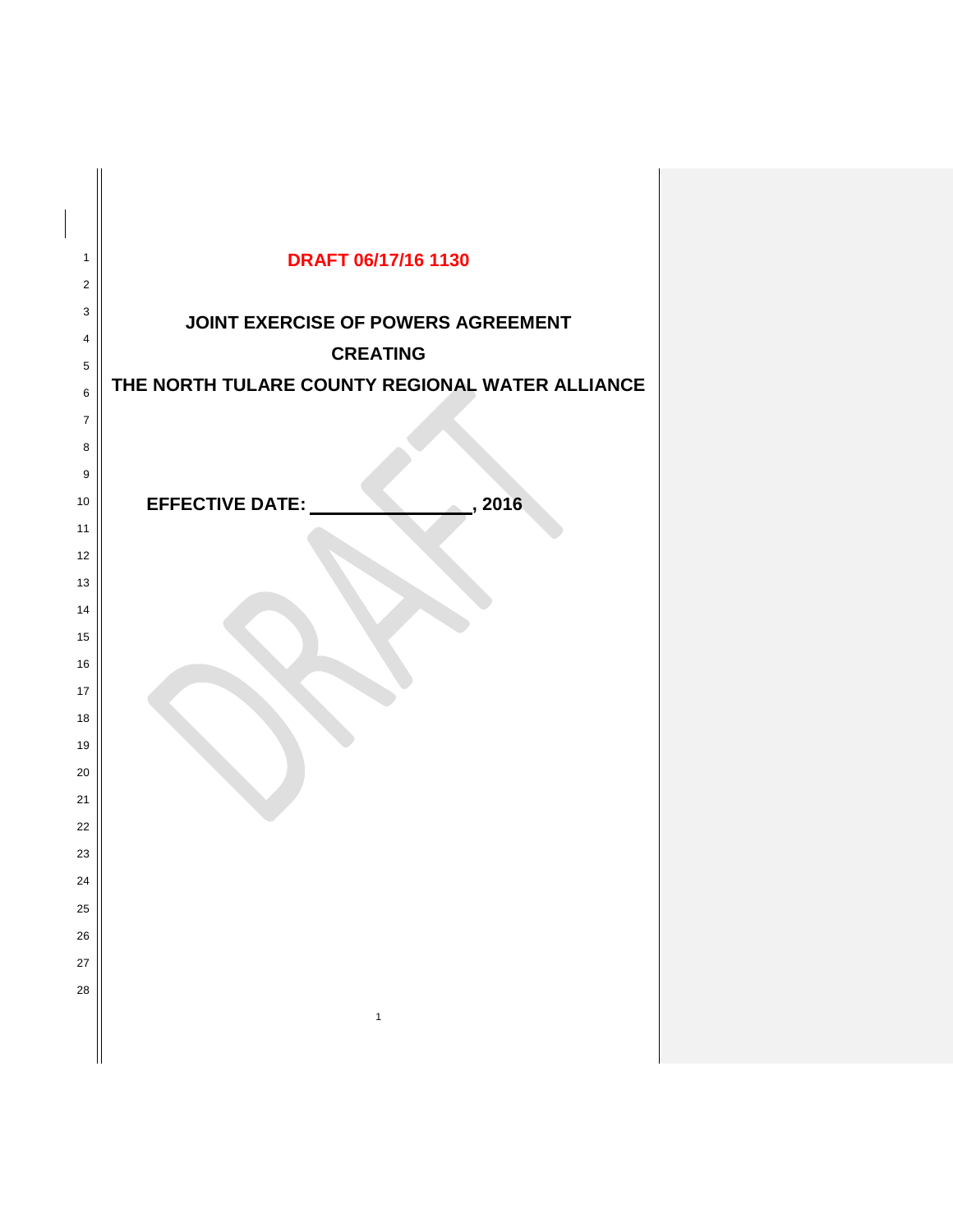| 1  |                            | <b>TABLE OF CONTENTS</b>                                      |
|----|----------------------------|---------------------------------------------------------------|
| 2  | ARTICLE 1.                 | <b>DEFINITIONS</b>                                            |
|    | ARTICLE 2.                 | PURPOSES OF THE AGREEMENT                                     |
| 3  | ARTICLE 3.                 | TERM                                                          |
| 4  | <b>ARTICLE 4.</b>          | <b>CREATION OF THE ALLIANCE</b>                               |
| 5  | ARTICLE 5.                 | POWERS OF THE ALLIANCE                                        |
| 6  | ARTICLE 6.                 | <b>BOARD OF DIRECTORS</b>                                     |
| 7  | ARTICLE 7.                 | POWERS OF THE BOARD OF DIRECTORS                              |
| 8  | ARTICLE 8.                 | MEETINGS OF THE BOARD OF DIRECTORS                            |
| 9  | ARTICLE 9.                 | <b>OFFICERS</b>                                               |
| 10 | ARTICLE 10.                | <b>ADMINISTRATION</b>                                         |
| 11 | ARTICLE 11.                | DEVELOPMENT, FUNDING AND SUBMISSION OF SOLICITATIONS OR GRANT |
| 12 |                            | <b>FUNDING APPLICATIONS</b>                                   |
|    | ARTICLE 12.                | <b>ACCOUNTS &amp; RECORDS</b>                                 |
| 13 | ARTICLE 13.                | <b>RESPONSIBILITIES FOR FUNDS AND PROPERTY</b>                |
| 14 | ARTICLE 14.                | RESPONSIBILITIES OF THE PARTIES                               |
| 15 | ARTICLE 15.                | ALLOCATION OF COSTS                                           |
| 16 | ARTICLE 16.                | WITHDRAWAL AND TERMINATION                                    |
| 17 | <b>ARTICLE 17.</b>         | LIABILITY OF BOARD OF DIRECTORS, OFFICERS, COMMITTEE          |
| 18 |                            | <b>MEMBERS &amp; LEGAL ADVISORS</b>                           |
| 19 | ARTICLE 18.                | <b>BYLAWS</b>                                                 |
|    | ARTICLE 19.                | <b>NOTICES</b>                                                |
| 20 | ARTICLE 20.<br>ARTICLE 21. | AMENDMENT<br>ADMISSION OF NEW PARTIES                         |
| 21 | ARTICLE 22.                | PROHIBITION AGAINST ASSIGNMENT                                |
| 22 | ARTICLE 23.                | <b>GOVERNING LAW</b>                                          |
| 23 | ARTICLE 24.                | SEVERABILITY                                                  |
| 24 | ARTICLE 25.                | AGREEMENT COMPLETE                                            |
| 25 | ARTICLE 26.                | FILING WITH SECRETARY OF STATE                                |
| 26 |                            | ARTICLE 27. DISPUTE RESOLUTION                                |
| 27 |                            |                                                               |
| 28 |                            |                                                               |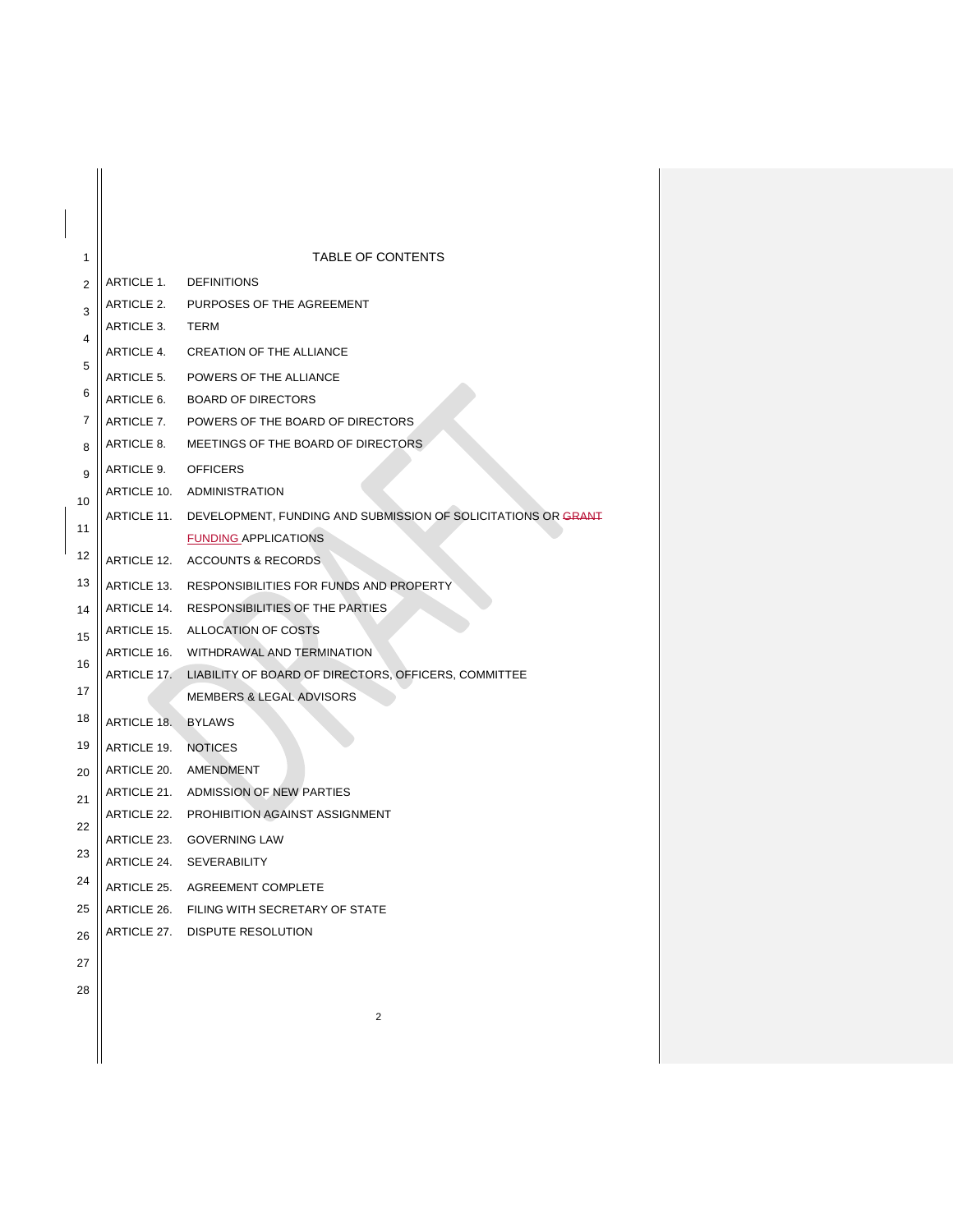| 1              | JOINT EXERCISE OF POWERS AGREEMENT                                                                                 |                                                                                                                             |
|----------------|--------------------------------------------------------------------------------------------------------------------|-----------------------------------------------------------------------------------------------------------------------------|
| 2              | <b>CREATING THE NORTH TULARE COUNTY REGIONAL WATER ALLIANCE (NTCRWA)</b>                                           |                                                                                                                             |
| 3              | THIS Agreement ("Agreement") is made and entered into effect ___ day of _________, 2016, by and among              |                                                                                                                             |
| 4              | the Cutler Public Utility District, Orosi Public Utility District, East Orosi Community Services District, Sultana |                                                                                                                             |
| 5              | Community Service District, and County of Tulare. Each entity listed above is a political subdivision of the       |                                                                                                                             |
| 6              | State of California, a public agency, and a "Party" to this Agreement, and all the entities listed above together  |                                                                                                                             |
| $\overline{7}$ | are the "Parties" to this Agreement.                                                                               |                                                                                                                             |
| 8              | <b>RECITALS</b>                                                                                                    |                                                                                                                             |
| 9              | WHEREAS, Article 1, Chapter 5, Division 7, Title 1 of the California Government Code (Section 6500                 |                                                                                                                             |
| 10             | et seq.) permits two or more public agencies by agreement to exercise jointly powers common to the                 |                                                                                                                             |
| 11             | contracting parties; and                                                                                           |                                                                                                                             |
| 12             | WHEREAS, the Parties each are public agencies which have the common power to make contracts                        |                                                                                                                             |
| 13             | necessary to exercise their respective powers; and                                                                 |                                                                                                                             |
| 14             | WHEREAS, the Parties each are public agencies which have the common power to provide                               |                                                                                                                             |
| 15             | domestic water; and                                                                                                |                                                                                                                             |
| 16             | WHEREAS, the Parties' goal is to provide affordable drinking water over the long-term for the                      |                                                                                                                             |
| 17             | parties; and                                                                                                       |                                                                                                                             |
| 18             | WHEREAS, the Parties have a joint and mutual interest in the successful planning, design,                          |                                                                                                                             |
| 19             | construction, and operation of a large-scale surface water treatment facility shared regional drinking water       |                                                                                                                             |
| 20             | solution; and                                                                                                      | <b>Commented [MCE1]:</b> Other options include "deliver safe and                                                            |
| 21             | <b>WHEREAS</b> , the Parties can through cooperation present more comprehensive and effective grant                | quality drinking water" and use of the word "sustainable." We<br>discussed putting this language in the "Purposes" article. |
| 22             | funding proposals with greater efficiency than they could obtain by their individual efforts; and                  |                                                                                                                             |
| 23             | NOW THEREFORE, in consideration of their mutual promises, covenants and conditions, hereinafter                    |                                                                                                                             |
| 24             | set forth, the sufficiency of which is acknowledged, the Parties agree as follows:                                 |                                                                                                                             |
| 25             |                                                                                                                    |                                                                                                                             |
| 26             | <b>ARTICLE I</b>                                                                                                   |                                                                                                                             |
| 27             | <b>DEFINITIONS</b>                                                                                                 |                                                                                                                             |
| 28             |                                                                                                                    |                                                                                                                             |
|                | 3                                                                                                                  |                                                                                                                             |
|                |                                                                                                                    |                                                                                                                             |

 $\begin{array}{c} \hline \end{array}$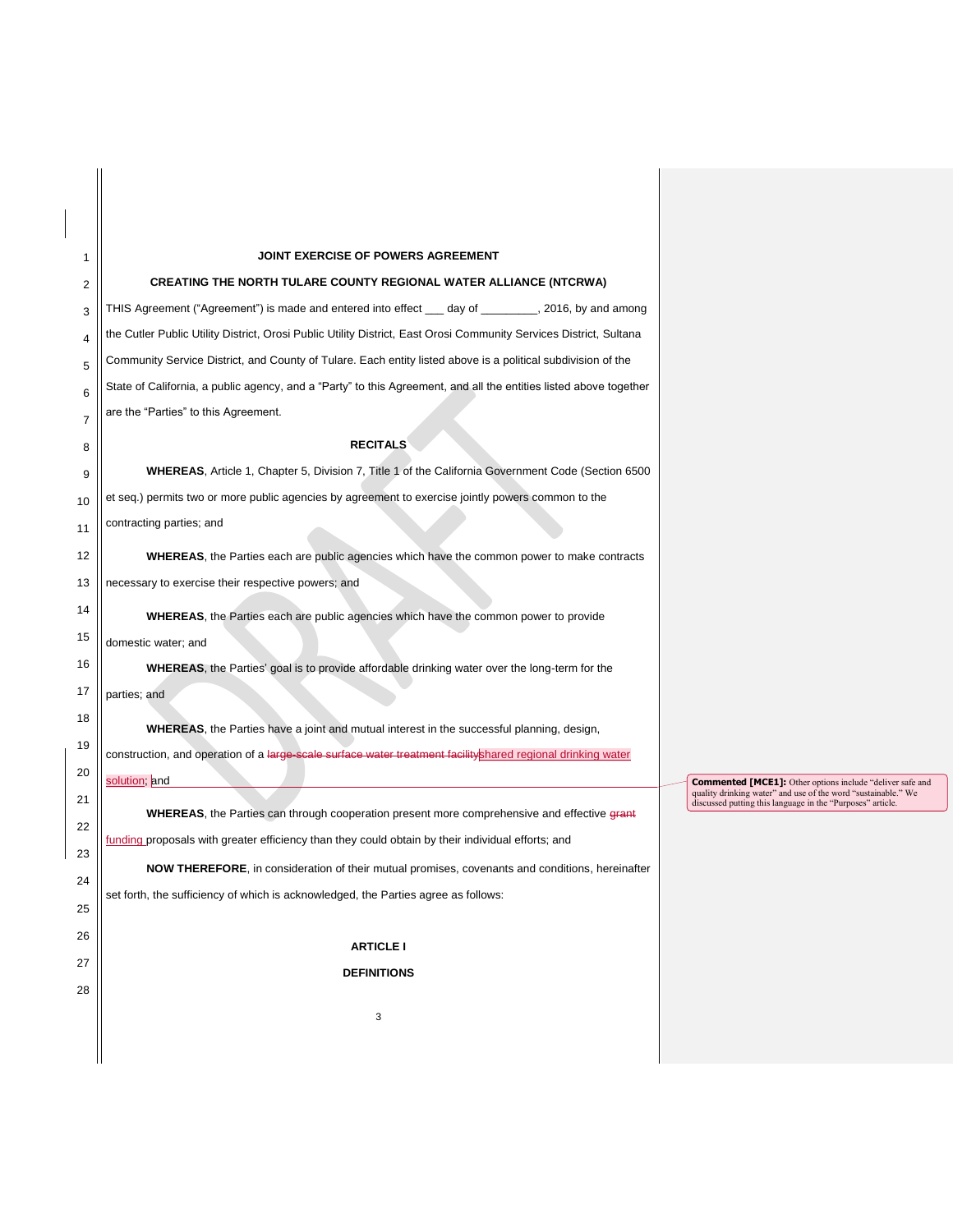| 1              | "Act" or "The Act" shall mean the Joint Exercise of Powers Act, California Government Code Title                 |                                                         |
|----------------|------------------------------------------------------------------------------------------------------------------|---------------------------------------------------------|
| $\overline{2}$ | I, Division 7, Chapter 5, commencing with Section 6500.                                                          |                                                         |
|                | "Alliance" shall mean the North Tulare County Regional Water Alliance created by this Agreement.                 |                                                         |
| 3              | "Board of Directors" shall mean the governing body of the Alliance.                                              |                                                         |
| 4              | "Fiscal year" shall mean July 1 through June 30 or that period of twelve months which is                         |                                                         |
| 5              | established by the Board of Directors as the fiscal year of the Alliance.                                        |                                                         |
| 6              | "Government Code" shall mean the California Government Code.                                                     |                                                         |
| $\overline{7}$ |                                                                                                                  |                                                         |
| 8              | "Initial Project" means the project detailed in the study titled, Northern Tulare County Regional                |                                                         |
| 9              | Surface Water Treatment Plan (SWTP) with the objective to provide a treated surface water supply for the         |                                                         |
| 10             | Parties.                                                                                                         | <b>Commented [MCE2]:</b> Was decided to be too limiting |
| 11             | "NTCRWA" shall mean North Tulare County Regional Water Alliance.                                                 |                                                         |
|                | "Party-representative Director" shall mean a member of the Board of Directors who represents a                   |                                                         |
| 12             | Party to this Agreement.                                                                                         |                                                         |
| 13             | "Project Agreement" means an Agreement between the Parties and the Alliance for the purpose of                   |                                                         |
| 14             | implementing the Project.                                                                                        |                                                         |
| 15             | "Qualifying Region" shall mean that region within which an entity must provide domestic water in                 |                                                         |
| 16             | order to qualify for membership in the Alliance, as established in the Alliance Bylaws.                          |                                                         |
| 17             | "Supermajority" shall mean a majority of the Board plus one (1).                                                 |                                                         |
| 18             |                                                                                                                  |                                                         |
| 19             | "Water Project" shall mean any construction, modification, operation, or supply agreement                        |                                                         |
| 20             | considered or undertaken to effect the increased or more efficient or cost-effective provision of water to the   |                                                         |
|                | jurisdictions of the member Parties.                                                                             | <b>Commented [MCE3]: Needs work</b>                     |
| 21             |                                                                                                                  |                                                         |
| 22             | <b>ARTICLE 2</b>                                                                                                 |                                                         |
| 23             | PURPOSES OF THE AGREEMENT (needs work)                                                                           |                                                         |
| 24             |                                                                                                                  |                                                         |
| 25             | This Agreement is entered into by the Parties so that they may jointly pursue regional drinking water            |                                                         |
| 26             | supply and infrastructure project(s) to provide a long-term, secure, reliable, safe water supply for the benefit |                                                         |
| 27             | of all the Parties in an efficient, reliable, sustainable, cost-effective, and environmentally sound manner, and |                                                         |
|                | develop and submit solicitations or applications for grants or other funding for those projects. The Alliance    |                                                         |
| 28             |                                                                                                                  |                                                         |
|                | 4                                                                                                                |                                                         |
|                |                                                                                                                  |                                                         |
|                |                                                                                                                  |                                                         |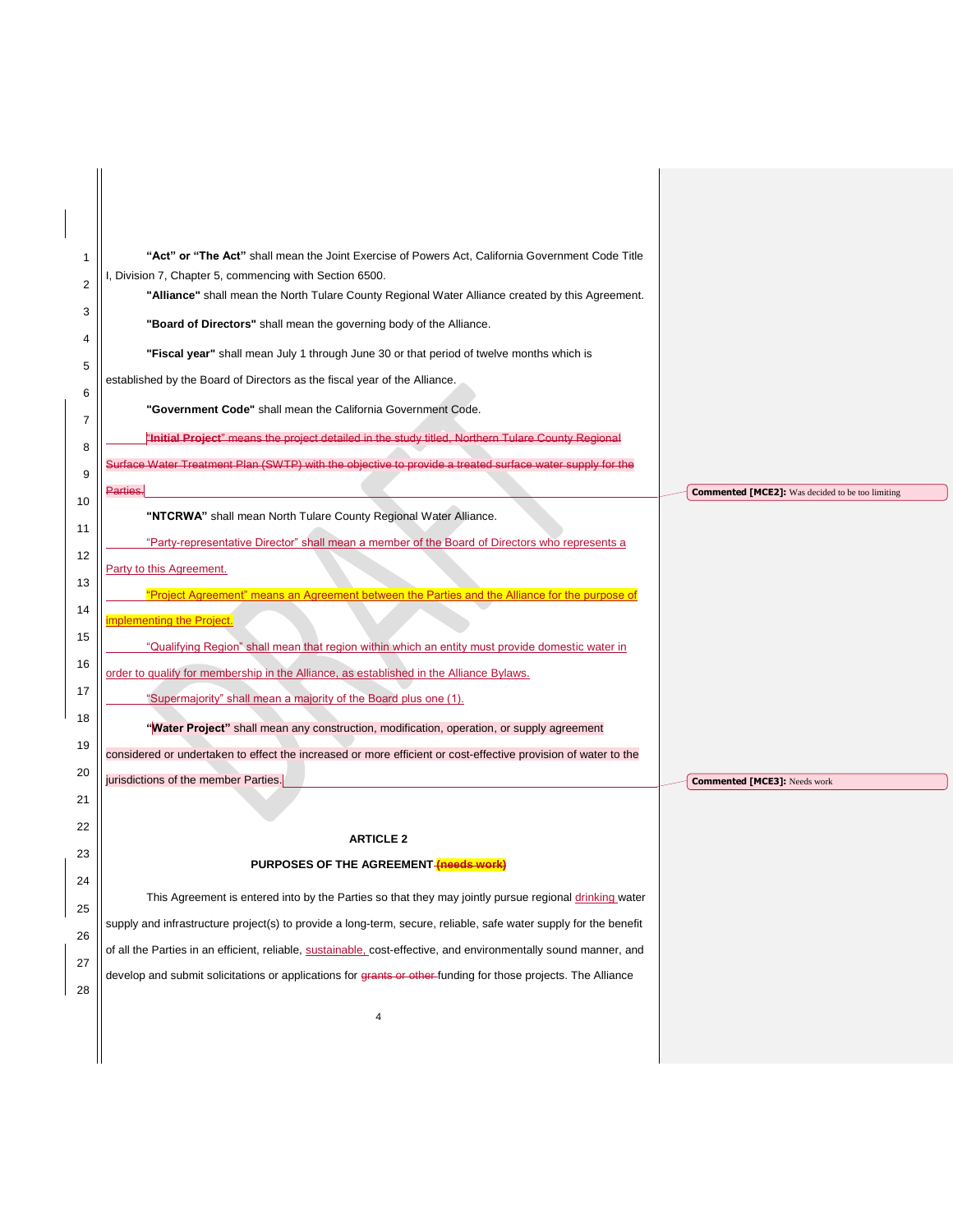5 1 2 3 4 5 6 7 8 9 10 11 12 13 14 15 16 17 18 19 20 21 22 23 24 25 26 27 28 may also exercise such powers as are granted to it by the member Parties to administer or disburse the funds obtained for any Water Project. **ARTICLE 3 TERM** This Agreement shall become operative upon signature by all parties and shall continue in full force and effect until terminated as provided herein. **ARTICLE 4 CREATION OF THE ALLIANCE** Pursuant to the Act, there is hereby created a public entity separate and apart from the Parties, to be known as the North Tulare County Regional Water Alliance ("NTCRWA" or "the Alliance"), with such powers as are hereinafter set forth. The debts, liabilities, and obligations of the Alliance shall be the debts, liabilities, or obligations of the Alliance alone and shall not constitute debts, liabilities, or obligations of any Party to this Agreement notwithstanding the payment of respective costs and expenses as referenced in the Recitals, Article 15, Article 16, and throughout the Agreement. The Alliance, its Board, officers, membership, and staff shall be governed by this Agreement, the Bylaws, and other documents duly adopted by the Alliance. **ARTICLE 5 POWERS OF THE ALLIANCE** The Alliance shall have all powers set forth in the Act, and is hereby authorized to do all acts necessary for the exercise of said powers in furtherance of its purposes. Such powers include, but are not limited to, the following: (a) To make and enter into contracts, including but not limited to contracts with the Parties and/or the Federal Government, the State of California, other local governments, agencies, or special districts; (b) To incur debts, liabilities, and obligations;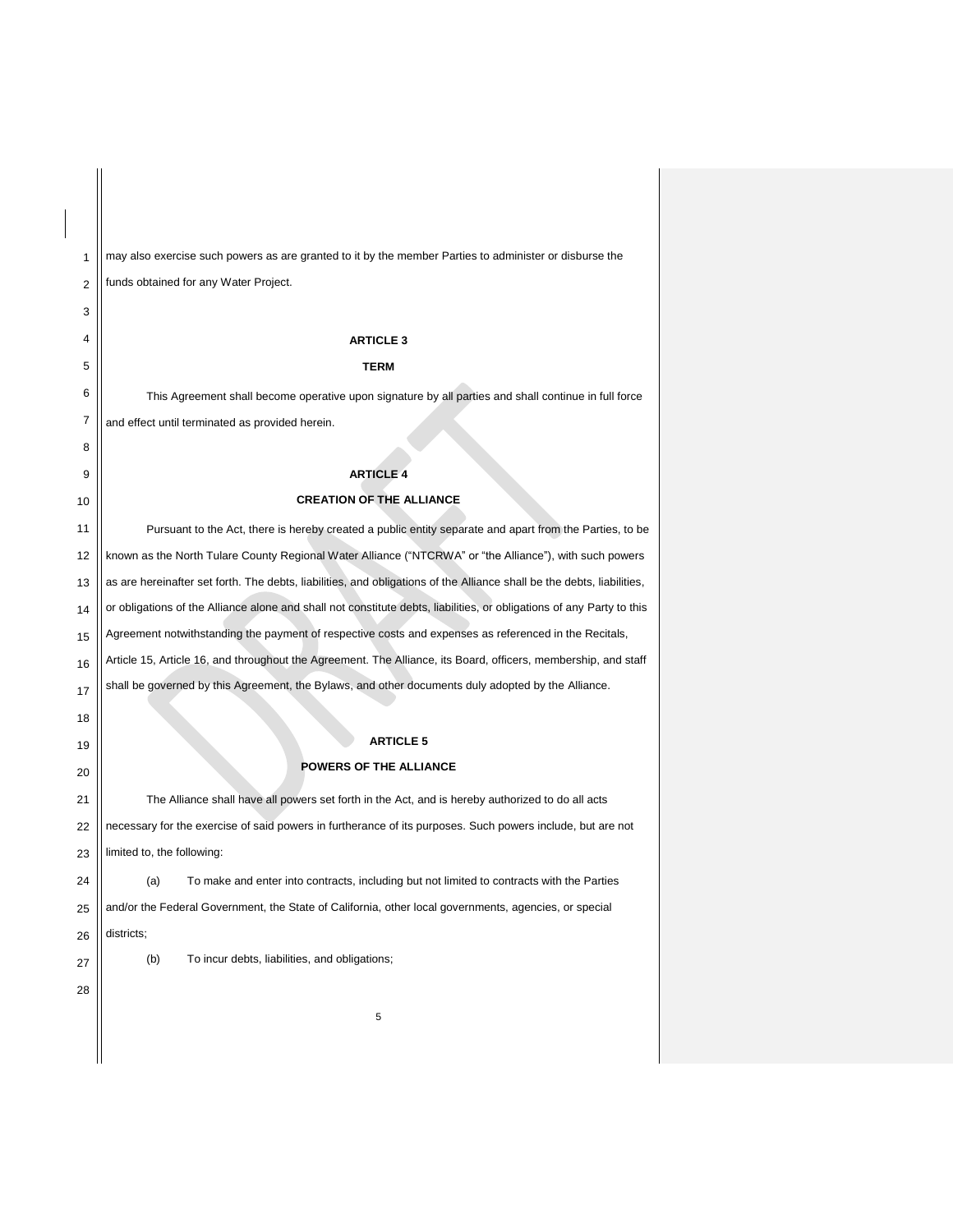| 1  | To acquire, hold, or dispose of property, contributions, and donations of property, funds,<br>(c)      |                                                                    |
|----|--------------------------------------------------------------------------------------------------------|--------------------------------------------------------------------|
| 2  | services, and other forms of assistance from persons, firms, corporations, and government entities;    |                                                                    |
| 3  | To sue and be sued in its own name, and to settle any claim against it;<br>(d)                         |                                                                    |
| 4  | To receive and use contributions and advances from the Parties as provided in Government<br>(e)        |                                                                    |
| 5  | Code Section 6504, including contributions or advances of personnel, equipment, or property;           |                                                                    |
| 6  | (f)<br>To invest any money in its treasury that is not required for its immediate necessities,         |                                                                    |
| 7  | pursuant to Government Code Section 6509.5,                                                            |                                                                    |
| 8  | (g)<br>The Alliance may not appropriate, expend, or encumber funds in excess of any amounts            |                                                                    |
| 9  | actually approved and contributed by the Parties or actually received from any other source;           |                                                                    |
| 10 | Pursuant to Government Code section 6509, the aforementioned powers shall be subject to those          |                                                                    |
| 11 | restrictions as apply to any of the Parties.                                                           |                                                                    |
| 12 |                                                                                                        |                                                                    |
| 13 | <b>ARTICLE 6</b>                                                                                       |                                                                    |
| 14 | <b>BOARD OF DIRECTORS</b>                                                                              |                                                                    |
| 15 | (a) Composition of the Board of Directors                                                              |                                                                    |
| 16 | The Alliance shall be governed by the Board of Directors, which shall consist of nine (9) members      |                                                                    |
| 17 | and shall be composed as follows:                                                                      |                                                                    |
| 18 | Two (2) member(s) from Orosi Public Utilities District                                                 |                                                                    |
| 19 | Two (2) member(s) from Cutler Public Utilities District                                                |                                                                    |
| 20 | Two One (21) members from the County of Tulare                                                         | <b>Commented [MCE4]:</b> County asking for 2, pretty well rejected |
| 21 | One (1) member from East Orosi Community Services District                                             |                                                                    |
| 22 | One (1) member from Sultana Community Services District                                                |                                                                    |
| 23 | One (1) member from the communities of Yettem and Seville "Community Member")                          |                                                                    |
| 24 | One (1) member At-Large                                                                                | <b>Commented [MCE5]:</b> How chosen? Staggered terms?              |
| 25 | Within 30 days after the execution of this Agreement by the Parties, each Party shall                  | <b>Commented [MCE6]:</b> (Cut one of these if County gets 2 seats) |
| 26 | designate and appoint the representative(s) to serve as Director(s) on the Board. Each Party also      |                                                                    |
| 27 | shall appoint an alternate Director. For each Party, each representative Director shall be an existing |                                                                    |
| 28 | board member of the legal entity party to this agreement.                                              |                                                                    |
|    | 6                                                                                                      |                                                                    |
|    |                                                                                                        |                                                                    |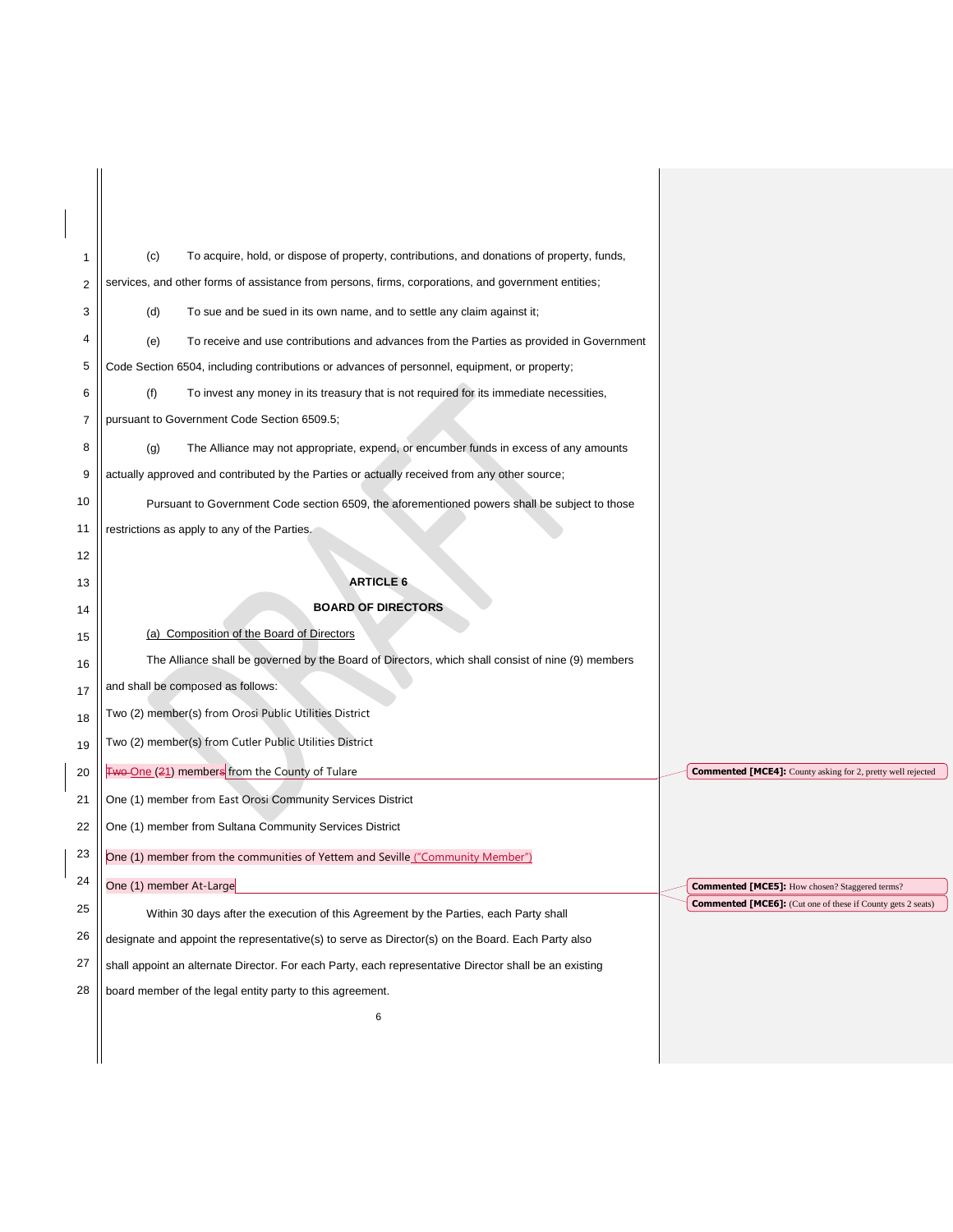| 1<br>2<br>3<br>4<br>5<br>6<br>$\overline{7}$<br>8<br>9<br>10<br>11<br>12<br>13<br>14<br>15<br>16<br>17<br>18<br>19<br>20<br>21<br>22<br>23<br>24<br>25<br>26<br>27<br>28 | The Community Member and At-Large memberMember shall be appointed by the Board via<br>process established in its Bylaws.<br>Members of the Board shall serve until removed or replaced by the governing board of the Party they<br>represent. If, for any reason, a member resigns, leaves office, or cannot fulfill the duties of that position, the<br>alternate member appointed by the respective Party shall become the regular member for the remainder of<br>the applicable term.<br>If, for any reason, the At-Large Member resigns or cannot fulfill the duties of that position, the<br>remaining members of the Board of Directors shall appoint a new At-Large Member to complete the<br>remainder of the At-Large Member's term.<br>$\overline{a}$<br>(b) Voting Protocols<br>A majority of the membership of the Board of Directors shall constitute a quorum for the transaction<br>of business. Approval of proposed actions requires a simple majority vote of the whole Board of Directors,<br>except as provided herein. The following actions shall require a supermajority: (i) initiation of litigation in the<br>name of the Agency, (ii) issuance of bonds or other form of indebtedness obligating the Agency for an<br>amount in excess of \$100,000, (iii) adoption or amendment of the Agency's Bylaws; (iv) amendments to the<br>Agency's Qualifying Region; (v) admission of any new Party to the Agency; (vi) expulsion of any Party.<br>(c) Compensation<br>Compensation, if any, for Board and/or officer service may be established by the Board in its bylaws<br>or by resolution. Nothing in this section prohibits the payment of compensation by a Party's governing board<br>to its representatives.<br>$\boldsymbol{7}$ | <b>Commented [MCE7]:</b> Not sure how we want to word this<br><b>Commented [MCE8]:</b> Not really addressed in this document.<br>Needed?<br><b>Commented [MCE9]:</b> Taken from 5/17 draft |
|--------------------------------------------------------------------------------------------------------------------------------------------------------------------------|-----------------------------------------------------------------------------------------------------------------------------------------------------------------------------------------------------------------------------------------------------------------------------------------------------------------------------------------------------------------------------------------------------------------------------------------------------------------------------------------------------------------------------------------------------------------------------------------------------------------------------------------------------------------------------------------------------------------------------------------------------------------------------------------------------------------------------------------------------------------------------------------------------------------------------------------------------------------------------------------------------------------------------------------------------------------------------------------------------------------------------------------------------------------------------------------------------------------------------------------------------------------------------------------------------------------------------------------------------------------------------------------------------------------------------------------------------------------------------------------------------------------------------------------------------------------------------------------------------------------------------------------------------------------------------------------------------------------------------------------------------------------|--------------------------------------------------------------------------------------------------------------------------------------------------------------------------------------------|
|--------------------------------------------------------------------------------------------------------------------------------------------------------------------------|-----------------------------------------------------------------------------------------------------------------------------------------------------------------------------------------------------------------------------------------------------------------------------------------------------------------------------------------------------------------------------------------------------------------------------------------------------------------------------------------------------------------------------------------------------------------------------------------------------------------------------------------------------------------------------------------------------------------------------------------------------------------------------------------------------------------------------------------------------------------------------------------------------------------------------------------------------------------------------------------------------------------------------------------------------------------------------------------------------------------------------------------------------------------------------------------------------------------------------------------------------------------------------------------------------------------------------------------------------------------------------------------------------------------------------------------------------------------------------------------------------------------------------------------------------------------------------------------------------------------------------------------------------------------------------------------------------------------------------------------------------------------|--------------------------------------------------------------------------------------------------------------------------------------------------------------------------------------------|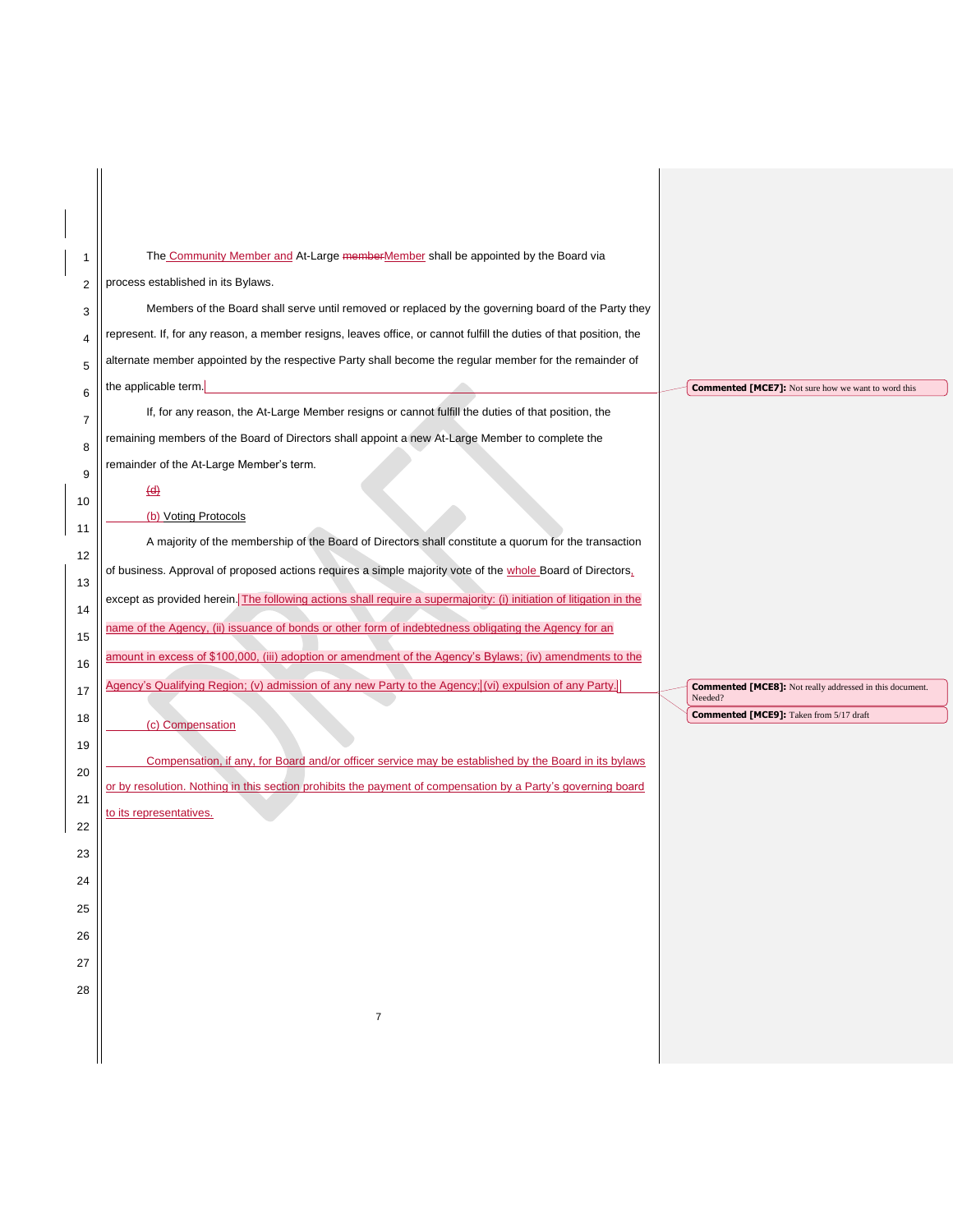| 1              | <b>ARTICLE 7</b>                                                                                           |  |
|----------------|------------------------------------------------------------------------------------------------------------|--|
| 2              | <b>POWERS OF THE BOARD OF DIRECTORS</b>                                                                    |  |
| 3              | The Board of Directors shall have the following powers and functions:                                      |  |
| 4              | (a)<br>The Board of Directors shall exercise all powers and conduct all business of the Alliance,          |  |
| 5              | either directly or by delegation to its officers and staff.                                                |  |
| 6              | (b)<br>The Board of Directors shall elect the officers of the Alliance and shall appoint or hire           |  |
| $\overline{7}$ | necessary staff in accordance with Articles 9 and 10 hereof.                                               |  |
| 8              | The Board of Directors shall cause to be prepared, and shall review, modify as necessary,<br>(c)           |  |
| 9              | and adopt the annual operating budget of the Alliance.                                                     |  |
| 10             | The Board of Directors shall develop, or cause to be developed, and shall review, modify as<br>(d)         |  |
| 11             | necessary, any solicitation or grantfunding application for a Water Project and administrative services    |  |
| 12             | necessary to carry out such solicitation or grantfunding application or the receipt, administration and    |  |
| 13             | disbursement of any grant funds received.                                                                  |  |
| 14             | The Board of Directors shall provide for necessary services to the Alliance, by contract or<br>(e)         |  |
| 15             | otherwise, which may include, but shall not be limited to, accounting, auditing, and legal services.       |  |
| 16             | The Board of Directors shall provide general supervision and policy direction to the staff of<br>(f)       |  |
| 17             | the Alliance.                                                                                              |  |
| 18             | (g)<br>The Board of Directors shall have such other powers and duties as are reasonably                    |  |
| 19             | necessary to carry out the purposes of the Alliance, including, but not limited to, establishing ad hoc or |  |
| 20             | standing committees.                                                                                       |  |
|                |                                                                                                            |  |
| 21             | <b>ARTICLE 8</b>                                                                                           |  |
| 22             | <b>MEETINGS OF THE BOARD OF DIRECTORS</b>                                                                  |  |
| 23             | (a)<br>The Board of Directors shall hold at least one regular meeting each year and shall provide          |  |
| 24             | for such other regular meetings and for such special meetings as it deems necessary.                       |  |
| 25             |                                                                                                            |  |
| 26             | (b)<br>The staff of the Alliance shall provide for the keeping of minutes of regular and special           |  |
| 27             | meetings of the Board of Directors, and shall provide a copy of the minutes to each member of the Board of |  |
| 28             | Directors at the next scheduled meeting.                                                                   |  |
|                | 8                                                                                                          |  |
|                |                                                                                                            |  |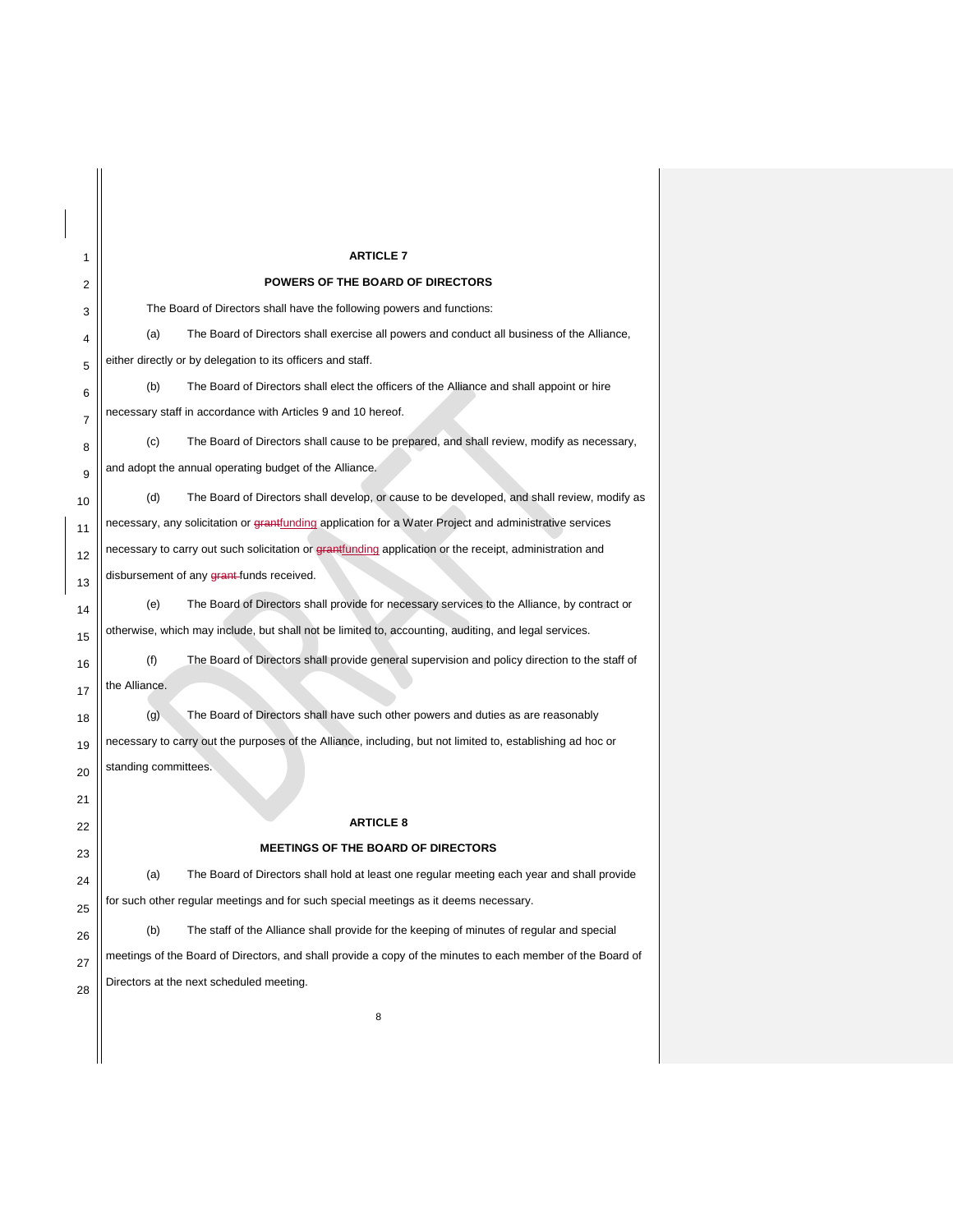| 1              | (c)<br>All meetings of the Board of Directors shall be called, noticed, held, and conducted in                 |  |
|----------------|----------------------------------------------------------------------------------------------------------------|--|
| $\overline{2}$ | accordance with the provisions of Government Code Section 54950, et seq (the "Ralph M. Brown Act").            |  |
| 3              | (d)<br>The Alliance shall provide each of the Parties the agenda, including any supplements                    |  |
| 4              | thereof, and any supporting agenda materials of all meetings of the Board of Directors not later than the time |  |
| 5              | that the Alliance publishes notice of such meetings pursuant to paragraph (c), immediately above.              |  |
| 6              |                                                                                                                |  |
| 7              | <b>ARTICLE 9</b>                                                                                               |  |
| 8              | <b>OFFICERS</b>                                                                                                |  |
| 9              | The Board of Directors shall elect from its membership a Chair and Vice Chair of the Board of                  |  |
| 10             | Directors, to serve for a term of one (1) year. The Chair, or in his or her absence, the Vice Chair, shall     |  |
| 11             | preside at and conduct all meetings of the Board of Directors.                                                 |  |
| 12             |                                                                                                                |  |
| 13             | <b>ARTICLE 10</b>                                                                                              |  |
| 14             | <b>ADMINISTRATION</b>                                                                                          |  |
| 15             | The following staff members shall be appointed by and serve at the pleasure of the Board of                    |  |
| 16             | Directors:                                                                                                     |  |
| 17             | (a)<br>Auditor-Treasurer. The duties of the Auditor-Treasurer are set forth in of this Agreement.              |  |
| 18             | Pursuant to Government Code Section 6505.5, the Auditor-Treasurer shall be the Auditor -Controller of          |  |
| 19             | Tulare County. Pursuant to Government Code Section 6505, the charges to the Alliance for the services of       |  |
| 20             | the Auditor-Treasurer shall be determined by the Tulare County Board of Supervisors, subject to approval by    |  |
| 21             | the Alliance.                                                                                                  |  |
| 22             | (b)<br><b>Other Staff.</b> The Board of Directors shall provide for the appointment or hire of such other      |  |
| 23             | staff as may be necessary for the administration of the Alliance.                                              |  |
| 24             |                                                                                                                |  |
| 25             | <b>ARTICLE 11</b>                                                                                              |  |
| 26             | DEVELOPMENT, FUNDING, AND IMPLEMENTATION OF SOLICITATIONS OR GRANT FUNDING                                     |  |
| 27             | <b>APPLICATIONS</b>                                                                                            |  |
| 28             |                                                                                                                |  |
|                | 9                                                                                                              |  |
|                |                                                                                                                |  |
|                |                                                                                                                |  |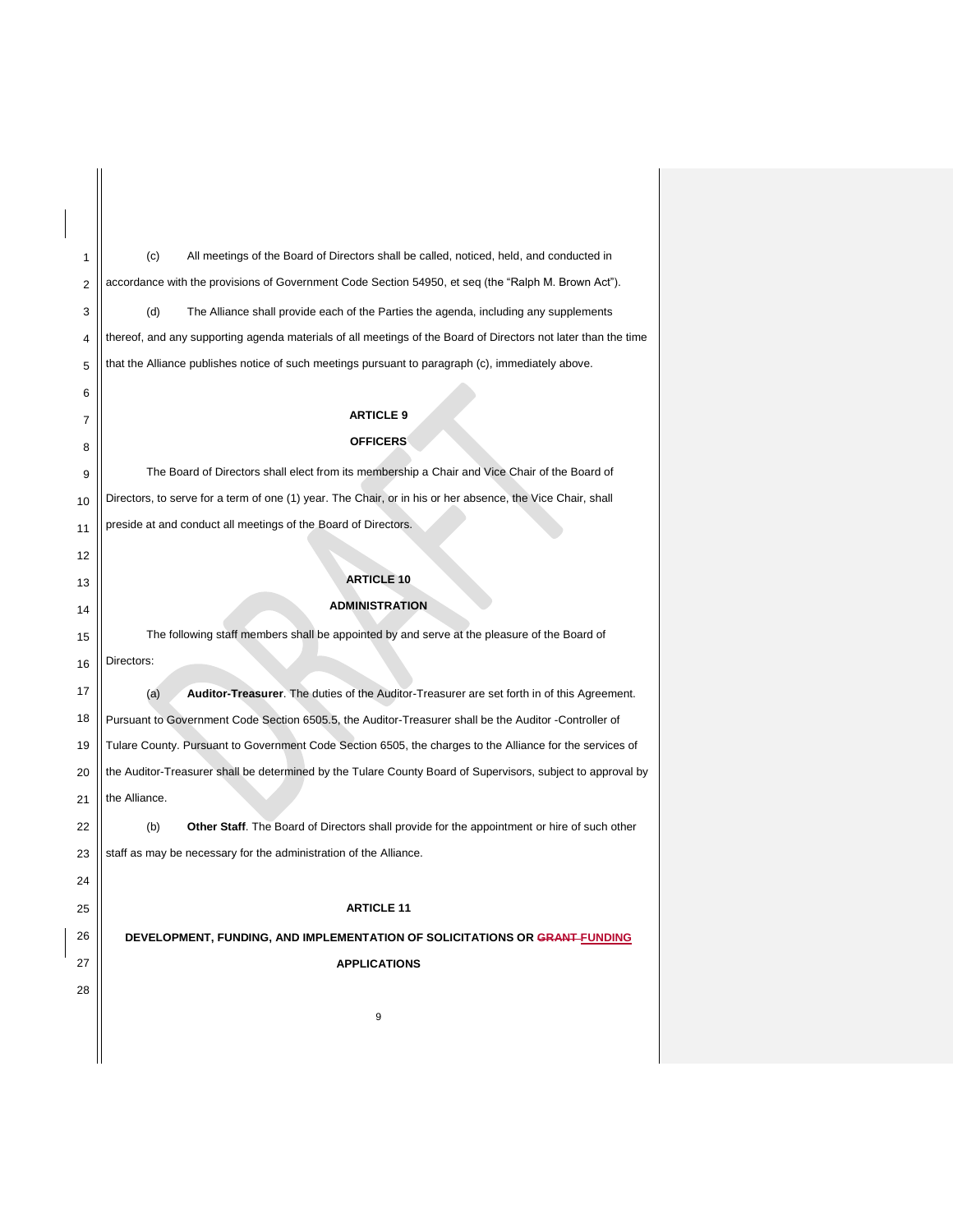| 1              | Solicitations or Grant Funding Applications. The Alliance shall develop, fund, and cause<br>(a)                      |
|----------------|----------------------------------------------------------------------------------------------------------------------|
| 2              | to be submitted solicitations or grantfunding applications to the appropriate state or federal agency or other       |
| 3              | funding sources for the funding of Water Projects.                                                                   |
| 4              |                                                                                                                      |
| 5              | <b>ARTICLE 12</b>                                                                                                    |
| 6              | <b>ACCOUNTS AND RECORDS</b>                                                                                          |
| $\overline{7}$ | Annual Budget. Within 90 days after the first meeting of the Board, and thereafter prior to<br>(a)                   |
| 8              | the commencement of each fiscal year, the Board shall adopt an operating budget.                                     |
| 9              | Funds and Accounts. The Auditor-Treasurer of the Alliance shall establish and maintain<br>(b)                        |
| 10             | such funds and accounts as may be required by good generally accepted accounting practices and by the                |
| 11             | Board of Directors. Separate accounts shall be established and maintained for each project under                     |
| 12             | development or adopted and implemented by the Alliance. Books and records of the Alliance in the hands of            |
| 13             | the Auditor-Treasurer shall be open to inspection at all reasonable times by authorized representatives of the       |
| 14             | Parties.                                                                                                             |
| 15             | The Alliance shall adhere to the standard of strict accountability for funds set forth in                            |
| 16             | Government Code Section 6505.                                                                                        |
| 17             | (c)<br>Auditor's Report. The Auditor-Treasurer, within one hundred and twenty (120) days after                       |
| 18             | the close of each fiscal year, shall give a complete written report of all financial activities for such fiscal year |
| 19             | to the Board of Directors and Parties.                                                                               |
| 20             | (d)<br>Annual Audit. Pursuant to Government Code Section 6505, the Alliance shall either make                        |
| 21             | or contract with a certified public accountant to make an annual fiscal year audit of all accounts and records       |
| 22             | of the Alliance, conforming in all respects with the requirements of that section. A report of the audit shall be    |
| 23             | filed as a public record with the Parties also with the county auditor of the county where the home office of        |
| 24             | the Alliance is located and shall be sent to any public agency or person in California that submits a written        |
| 25             | request to the Alliance. The report shall be filed within six months of the end of the fiscal year or years under    |
| 26             | examination. Costs of the audit shall be considered a general expense of the Alliance.                               |
| 27             |                                                                                                                      |
| 28             |                                                                                                                      |
|                |                                                                                                                      |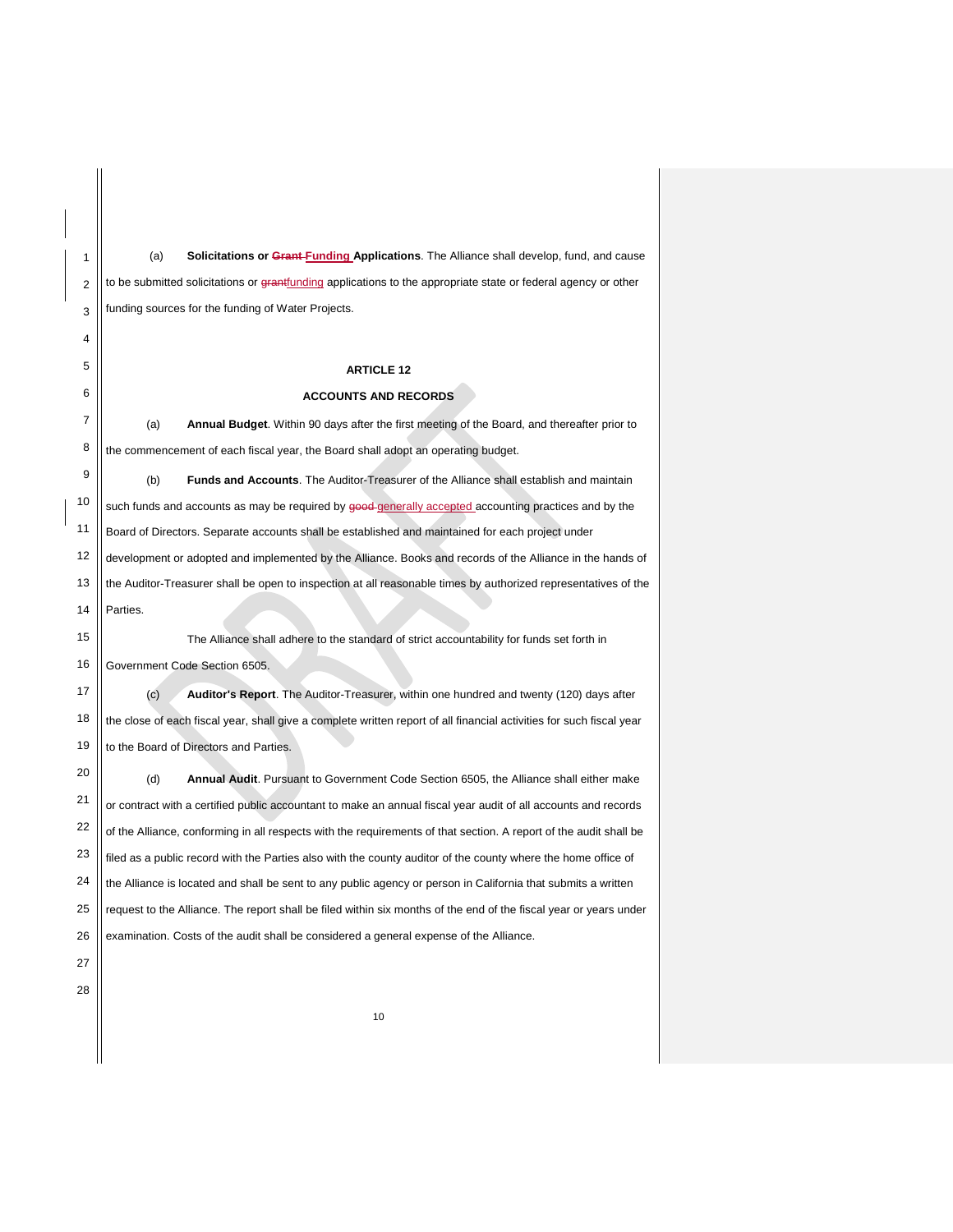| 1        | <b>ARTICLE 13</b>                                                                                                  |  |
|----------|--------------------------------------------------------------------------------------------------------------------|--|
| 2        | <b>RESPONSIBILITIES FOR FUNDS AND PROPERTY</b>                                                                     |  |
| 3        | (a)<br>The Auditor-Treasurer shall have the custody of and disburse the Alliance's funds. He or she                |  |
| 4        | may delegate disbursing authority to such persons as may be authorized by the Board of Directors to                |  |
| 5        | perform that function, subject to the requirements of (b) below.                                                   |  |
| 6        | Pursuant to Government Code Section 6505.5, the Auditor-Treasurer shall:<br>(b)                                    |  |
| 7        | (1)<br>Receive and acknowledge receipt of all funds of the Alliance and place them in the                          |  |
| 8        | treasury to the credit of the Alliance;                                                                            |  |
| 9        | Be responsible upon his or her official bond for the safekeeping and disbursements<br>(2)                          |  |
| 10       | of all Alliance funds so held by him or her;                                                                       |  |
| 11       | Pay any sums due from the Alliance, as approved for payment by the Board of<br>(3)                                 |  |
| 12       | Directors or by any body or person to whom the Board of Directors has delegated approval authority, making         |  |
| 13       | such payments from Alliance funds upon warrants drawn by the Auditor;                                              |  |
| 14       | Verify and report in writing to the Alliance and to the Parties, as of the first day of<br>(4)                     |  |
| 15       | each quarter of the fiscal year, the amount of money then held for the Alliance, the amount of receipts since      |  |
| 16       | the last report, and the amount paid out since the last report;                                                    |  |
| 17<br>18 | (c)<br>Pursuant to Government Code Section 6505.1, the Chair, the Vice Chair, and such other                       |  |
| 19       | persons as the Board of Directors may designate, shall have charge of, handle, and have access to the              |  |
| 20       | property of the Alliance;                                                                                          |  |
| 21       | (d)<br>The Alliance shall secure and pay for a fidelity bond or bonds, in an amount or amounts and                 |  |
| 22       | in the form specified by the Board of Directors, covering all officers and staff of the Alliance, and all officers |  |
| 23       | and staff who are authorized to have charge of, handle, and have access to property of the Alliance.               |  |
| 24       |                                                                                                                    |  |
| 25       | <b>ARTICLE 14</b>                                                                                                  |  |
| 26       | <b>RESPONSIBILITIES OF PARTIES</b>                                                                                 |  |
| 27       | The Parties shall have the following responsibilities under this Agreement:                                        |  |
| 28       |                                                                                                                    |  |
|          | 11                                                                                                                 |  |
|          |                                                                                                                    |  |
|          |                                                                                                                    |  |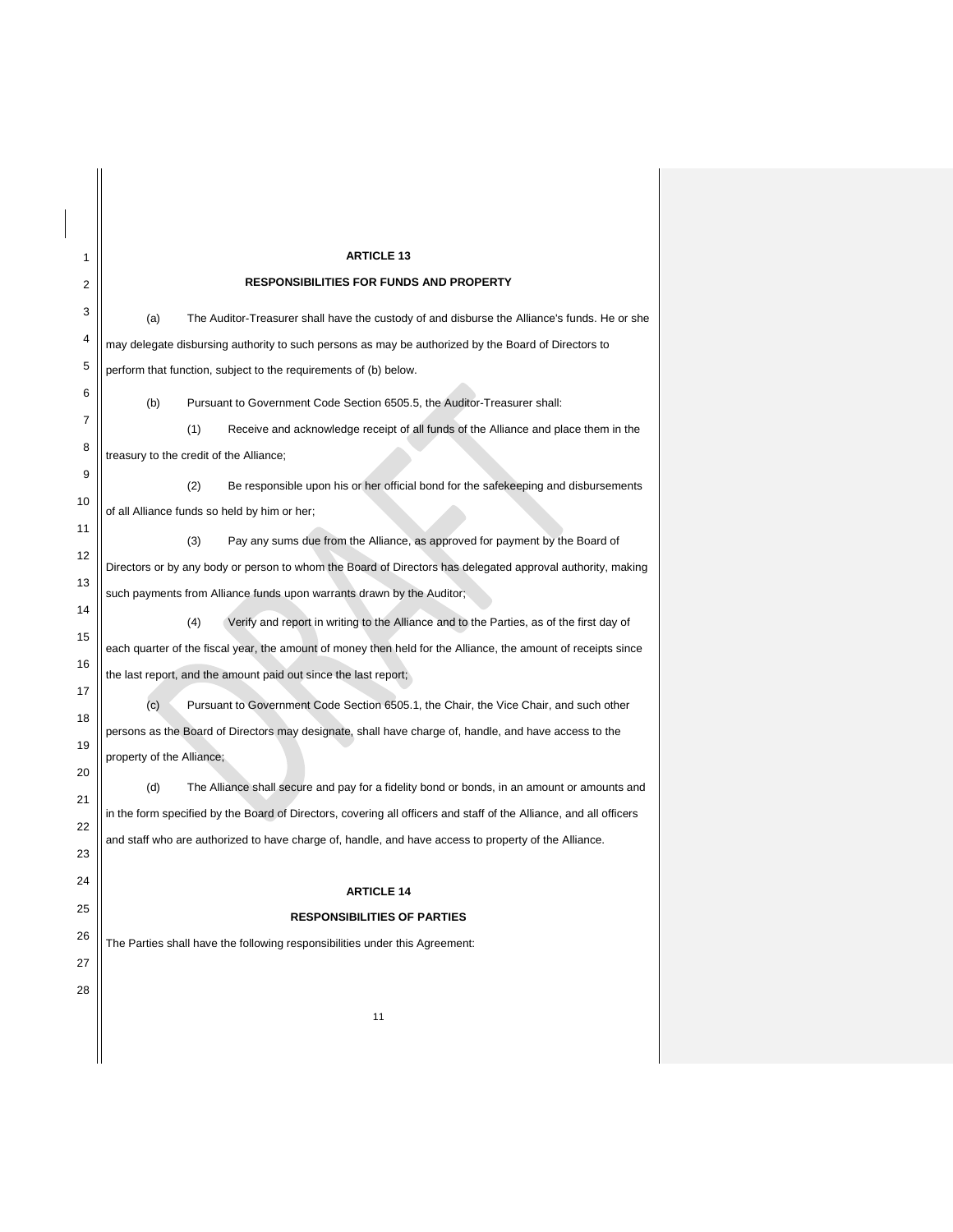| 1<br>2<br>3<br>4<br>5<br>6<br>$\overline{7}$<br>8<br>9<br>10<br>11<br>12<br>13<br>14 | The governing board or authority of each Party shall appoint representative(s) to the Board<br>(a)<br>of Directors, pursuant to Article 6 hereof.<br>(b) Power of Party-representative Directors to bind their Party.<br>Each Party to this Alliance invests in their representative Director(s) the ability to bind the<br>Party???, except as provided herein<br>$(\mathsf{bc})$<br>Each Party shall appoint an officer or employee of the Party to be responsible and serve as<br>a liaison between the Party and the Alliance for all matters relating to the Alliance.<br>Each Party shall provide the Alliance such other information or assistance as may be<br>$\left(\underline{\mathsf{ed}}\right)$<br>necessary for the Alliance to develop and implement Water Projects under this Agreement.<br>Each Party shall cooperate with and assist the Alliance and other contractors in all matters<br>(d <u>e</u> )<br>relating to this Agreement, and shall comply with all Bylaws, and other rules by the Board of Directors.<br>Each Party shall have such other responsibilities as are provided elsewhere in this<br>(ef)<br>Agreement, and as are established by the Board of Directors in order to carry out the purposes of this<br>Agreement. | <b>Commented [MCE10]:</b> This needs to be discussed and redone<br>as necessary. Options are for director to be able to bind the their<br>respective home Board, or inserting a requirement that the decision<br>go back to the home Board.<br><b>Commented [MCE11]:</b> But see, as alternative, the opt-in clause<br>of Article 15 (b)<br><b>Commented [MCE12]:</b> Fix letters as needed |
|--------------------------------------------------------------------------------------|---------------------------------------------------------------------------------------------------------------------------------------------------------------------------------------------------------------------------------------------------------------------------------------------------------------------------------------------------------------------------------------------------------------------------------------------------------------------------------------------------------------------------------------------------------------------------------------------------------------------------------------------------------------------------------------------------------------------------------------------------------------------------------------------------------------------------------------------------------------------------------------------------------------------------------------------------------------------------------------------------------------------------------------------------------------------------------------------------------------------------------------------------------------------------------------------------------------------------------------------------------------|---------------------------------------------------------------------------------------------------------------------------------------------------------------------------------------------------------------------------------------------------------------------------------------------------------------------------------------------------------------------------------------------|
| 15<br>16                                                                             | <b>ARTICLE 15</b>                                                                                                                                                                                                                                                                                                                                                                                                                                                                                                                                                                                                                                                                                                                                                                                                                                                                                                                                                                                                                                                                                                                                                                                                                                             |                                                                                                                                                                                                                                                                                                                                                                                             |
| 17                                                                                   | <b>ALLOCATION OF COSTS</b>                                                                                                                                                                                                                                                                                                                                                                                                                                                                                                                                                                                                                                                                                                                                                                                                                                                                                                                                                                                                                                                                                                                                                                                                                                    | <b>Commented [MCE13]:</b> Do we need the non-payment/ default<br>stuff from the workgroup draft?                                                                                                                                                                                                                                                                                            |
| 18                                                                                   | (a) The costs incurred by the Agency Alliance in carrying out its functions shall be allocated between                                                                                                                                                                                                                                                                                                                                                                                                                                                                                                                                                                                                                                                                                                                                                                                                                                                                                                                                                                                                                                                                                                                                                        |                                                                                                                                                                                                                                                                                                                                                                                             |
| 19                                                                                   | the Parties. Each of the Parties agrees that it will be responsible for paying its respective costs to the                                                                                                                                                                                                                                                                                                                                                                                                                                                                                                                                                                                                                                                                                                                                                                                                                                                                                                                                                                                                                                                                                                                                                    |                                                                                                                                                                                                                                                                                                                                                                                             |
| 20                                                                                   | Alliance in accordance with the budget and payment schedule adopted by the Board of Directors and                                                                                                                                                                                                                                                                                                                                                                                                                                                                                                                                                                                                                                                                                                                                                                                                                                                                                                                                                                                                                                                                                                                                                             |                                                                                                                                                                                                                                                                                                                                                                                             |
| 21                                                                                   | consistent with this Article, the Alliance Bylaws, policies, any Project Agreement, and any bonds or                                                                                                                                                                                                                                                                                                                                                                                                                                                                                                                                                                                                                                                                                                                                                                                                                                                                                                                                                                                                                                                                                                                                                          | Commented [MCE14]: Define?                                                                                                                                                                                                                                                                                                                                                                  |
| 22                                                                                   | certificates of financing issued or financing agreements entered into by the Agency.                                                                                                                                                                                                                                                                                                                                                                                                                                                                                                                                                                                                                                                                                                                                                                                                                                                                                                                                                                                                                                                                                                                                                                          |                                                                                                                                                                                                                                                                                                                                                                                             |
| 23                                                                                   | (b) Allocation of costs for specific projects Water Projects shall be determined on a project-by-project                                                                                                                                                                                                                                                                                                                                                                                                                                                                                                                                                                                                                                                                                                                                                                                                                                                                                                                                                                                                                                                                                                                                                      |                                                                                                                                                                                                                                                                                                                                                                                             |
| 24                                                                                   | basis. For a Party to be allocated costs for any Water Project, that Party must receive approval of the                                                                                                                                                                                                                                                                                                                                                                                                                                                                                                                                                                                                                                                                                                                                                                                                                                                                                                                                                                                                                                                                                                                                                       |                                                                                                                                                                                                                                                                                                                                                                                             |
| 25                                                                                   | governing board or authority of that Party and declare intent to participate in the project through the signing                                                                                                                                                                                                                                                                                                                                                                                                                                                                                                                                                                                                                                                                                                                                                                                                                                                                                                                                                                                                                                                                                                                                               |                                                                                                                                                                                                                                                                                                                                                                                             |
| 26                                                                                   | of a Project Agreement. Non-participation in a Water Project does not affect Alliance membership.                                                                                                                                                                                                                                                                                                                                                                                                                                                                                                                                                                                                                                                                                                                                                                                                                                                                                                                                                                                                                                                                                                                                                             | <b>Commented [MCE15]:</b> This was not specifically in the more<br>recent working group draft, but there was something similar in                                                                                                                                                                                                                                                           |
| 27<br>28                                                                             | (bc) Allocation of costs may be set by a majority of the Board if:                                                                                                                                                                                                                                                                                                                                                                                                                                                                                                                                                                                                                                                                                                                                                                                                                                                                                                                                                                                                                                                                                                                                                                                            | previous versions, and based on several comments at the June 16 <sup>th</sup><br>meeting, it sounded like the group believed that there was an opt-out<br>clause of some sort. So, I added this.                                                                                                                                                                                            |
|                                                                                      | 12                                                                                                                                                                                                                                                                                                                                                                                                                                                                                                                                                                                                                                                                                                                                                                                                                                                                                                                                                                                                                                                                                                                                                                                                                                                            |                                                                                                                                                                                                                                                                                                                                                                                             |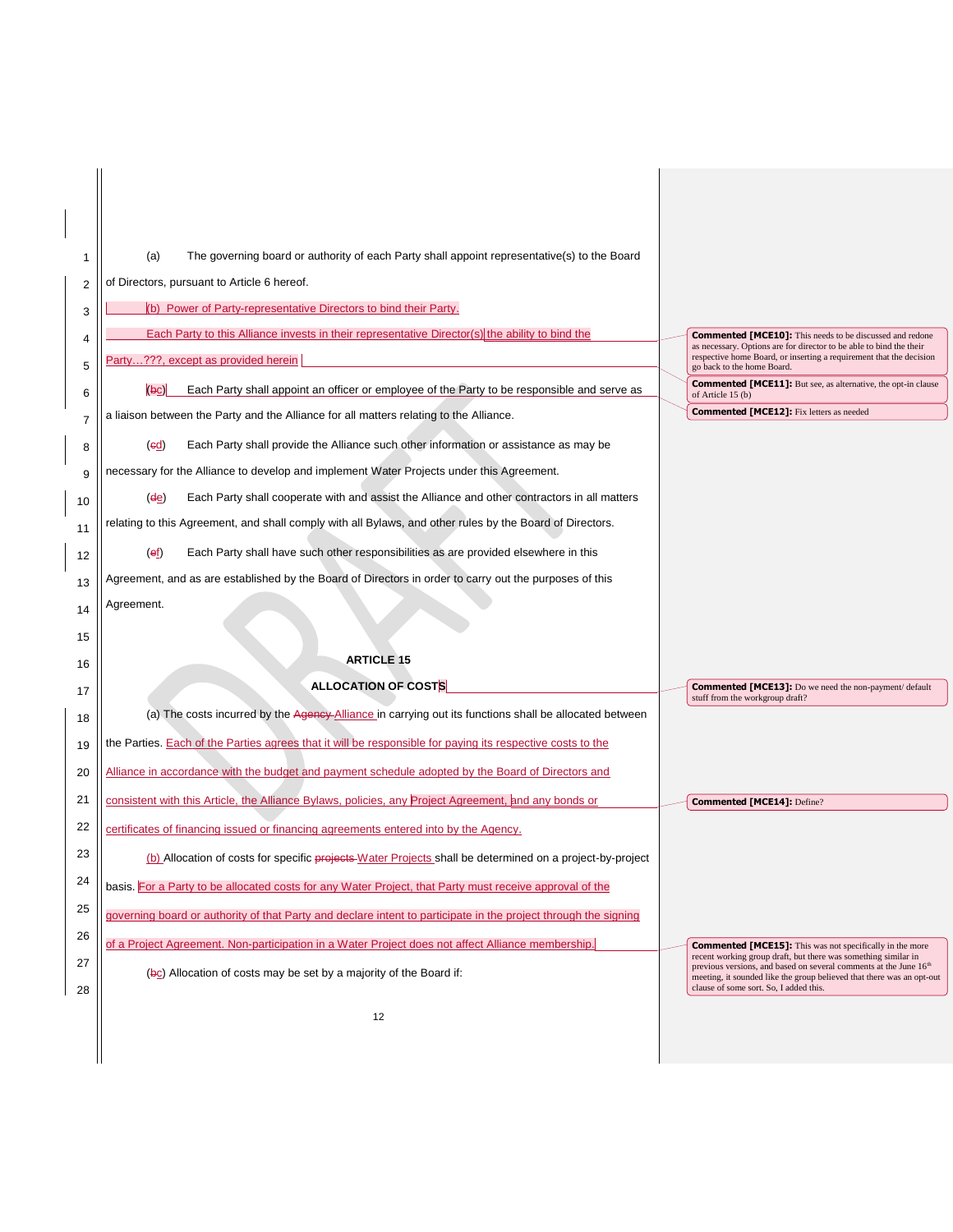| 1  | (1) allocation of costs is in proportion to the Party's number of seats on the Board; or                          |  |
|----|-------------------------------------------------------------------------------------------------------------------|--|
| 2  | (2) allocation of costs is in proportion to the number of residential-domestic water eustomers                    |  |
| 3  | service connections served by a Party. For the purposes of this section, the number of residential domestic       |  |
| 4  | water customers served by the County of Tulare shall mean those customers in the communities of Seville,          |  |
| 5  | Yettem, and Monson.                                                                                               |  |
| 6  | (ed) Allocation of costs must be set by unanimous Board approval if the allocation of costs will not be           |  |
| 7  | proportionate as described in section (b) of this Article.                                                        |  |
| 8  |                                                                                                                   |  |
| 9  | <b>ARTICLE 16</b>                                                                                                 |  |
| 10 | WITHDRAWAL AND TERMINATION (this section is a work in progress)                                                   |  |
| 11 |                                                                                                                   |  |
| 12 | Any Party may terminate its membership in the Alliance and its obligations under this<br>(a)                      |  |
| 13 | Agreement upon 180 days advance written notice to the other Parties and the Alliance. The written intent to       |  |
| 14 | terminate may be withdrawn no later than 120 days prior to the end of the 180 day termination period.             |  |
| 15 | (p)<br>If any Party ceases to provide domestic water within the region currently identified in Article            |  |
| 16 | 21 as the qualifying region for new party admission, that Party shall become disqualified from Alliance           |  |
| 17 | membership, and that Party's membership will be terminated upon thirty (30) days from the qualifying event,       |  |
| 18 | unless special dispensation is sought by the disqualified Party and granted by a supermajority of the             |  |
| 19 | remaining Board members.                                                                                          |  |
| 20 | Upon withdrawal or disqualification of a Party from the Alliance and this Agreement, any<br>(b)                   |  |
| 21 | capital contributions of said Party shall be returned to the Party less that Party's share of ongoing obligations |  |
| 22 | of the Alliance incurred during that Party's membership in the Alliance. Contributions by a Party for operating   |  |
| 23 | expenses and costs of preparation of any solicitation or application for grants-funding authorized or incurred    |  |
| 24 | prior to the effective date of withdrawal shall not be returned upon withdrawal.                                  |  |
| 25 | Upon termination of this Agreement, all assets of the Alliance remaining after all existing<br>(c)                |  |
| 26 | obligations of the Alliance have been disposed of shall be distributed among the Parties in proportion to their   |  |
| 27 | cash and in-kind contributions and property contributed (at market value when contributed). The Board of          |  |
| 28 |                                                                                                                   |  |
|    | 13                                                                                                                |  |

 $\frac{1}{2}$ 

**Commented [MCE16]:** "withdraw"?

**Commented [MCE17]:** Working group draft 5/17/16 has 30 days' notice only. Thoughts?

**Commented [MCE18]:** This was added at request of working group as an auto-exit of County should they be replaced as water providers by a Yettem-Seville CSD or the joining of Monson and Sultana.

**Commented [MCE19]:** I just picked a number

**Commented [MCE20]:** Will this work?

**Commented [MCE21]:** Wording?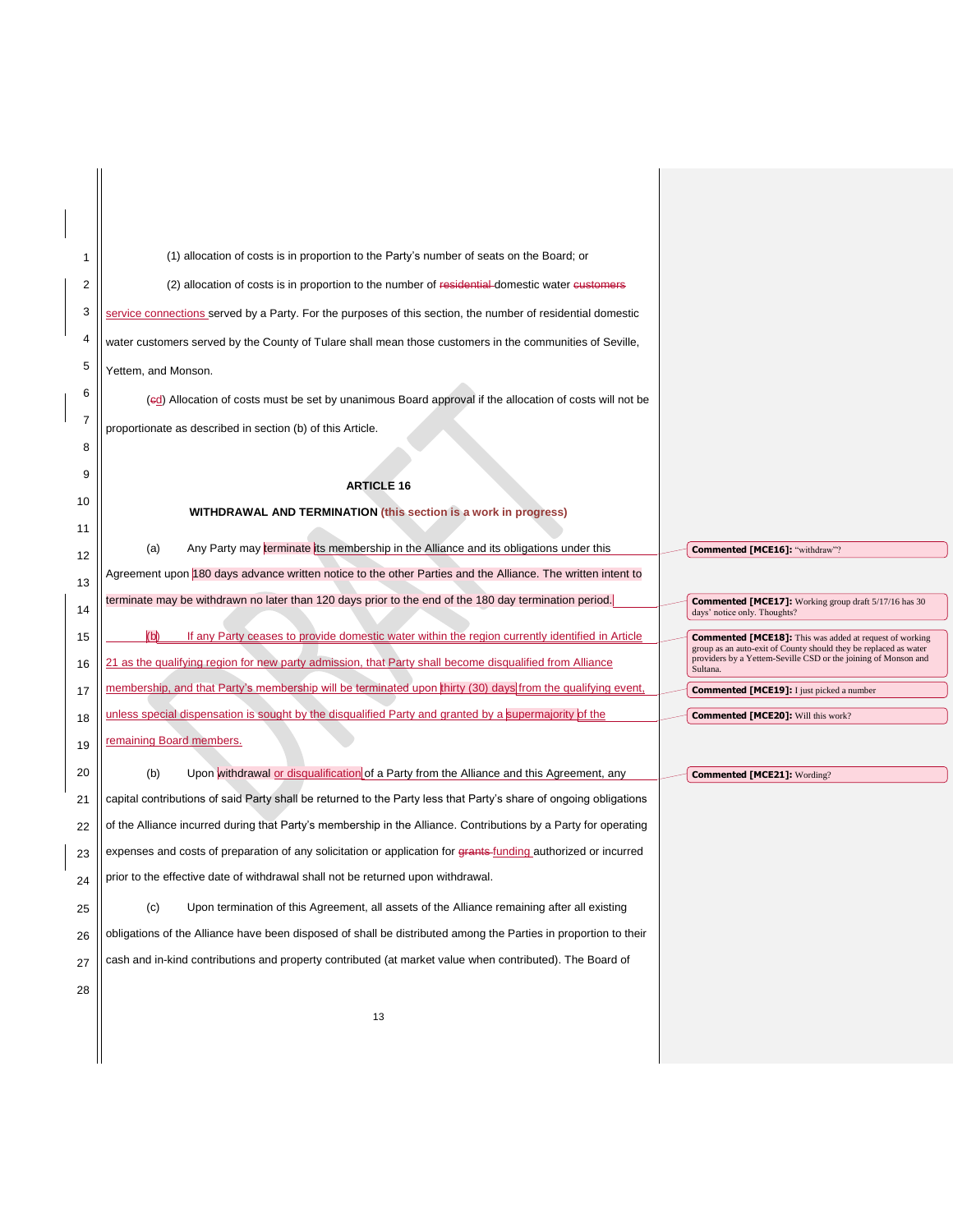| 1  | Directors shall determine such distribution within six (6) months after disposal of the last obligation of the |
|----|----------------------------------------------------------------------------------------------------------------|
| 2  | Alliance.                                                                                                      |
| 3  | (d)<br>This Agreement and the Alliance shall continue to exist until such time as the final                    |
| 4  | disposition of all claims, distribution of all assets, and performance of all other functions necessary to     |
| 5  | conclude the affairs of the Alliance.                                                                          |
| 6  |                                                                                                                |
| 7  |                                                                                                                |
| 8  | <b>ARTICLE 17</b>                                                                                              |
| 9  | LIABILITY OF BOARD OF DIRECTORS, OFFICERS, COMMITTEE MEMBERS, AND LEGAL ADVISORS                               |
| 10 | The members of the Board of Directors, officers, committee members, and legal advisors to any                  |
| 11 | board or committee of the Alliance shall use ordinary care and reasonable diligence in the exercise of their   |
|    | powers and in the performance of their duties pursuant to this Agreement. They shall not be liable for any     |
| 12 | mistake of judgment or any other action made, taken or omitted by them in good faith, nor for any action       |
| 13 | taken or omitted by any agent or employee selected with reasonable care, nor for loss incurred through         |
| 14 | investment of Alliance funds, or failure to invest, performed in good faith.                                   |
| 15 | No director, officer, committee member, or legal advisor to any board or committee shall be                    |
| 16 | responsible for any action taken or omitted by any other director, officer, committee member, or legal advisor |
| 17 | to any board or committee. No director, officer, committee member, or legal advisor to any board or            |
| 18 | committee shall be required to give a bond or other security to guarantee the faithful performance of their    |
| 19 | duties pursuant to this Agreement.                                                                             |
| 20 | The funds of the Alliance shall be used to defend, indemnify, and hold harmless the Alliance, the              |
| 21 | Auditor-Treasurer of the Alliance, any director, officer, committee member, contractor or retained expert or   |
| 22 | other staff appointed by the Alliance or loaned to the Alliance by any Party, or any counsel acting as legal   |
| 23 | advisor to any board or committee for their actions taken within the scope of the authority of the Alliance.   |
| 24 | Nothing herein shall limit the right of the Alliance to purchase insurance to provide such coverage as is      |
| 25 | hereinabove set forth.                                                                                         |
| 26 |                                                                                                                |
| 27 |                                                                                                                |
| 28 |                                                                                                                |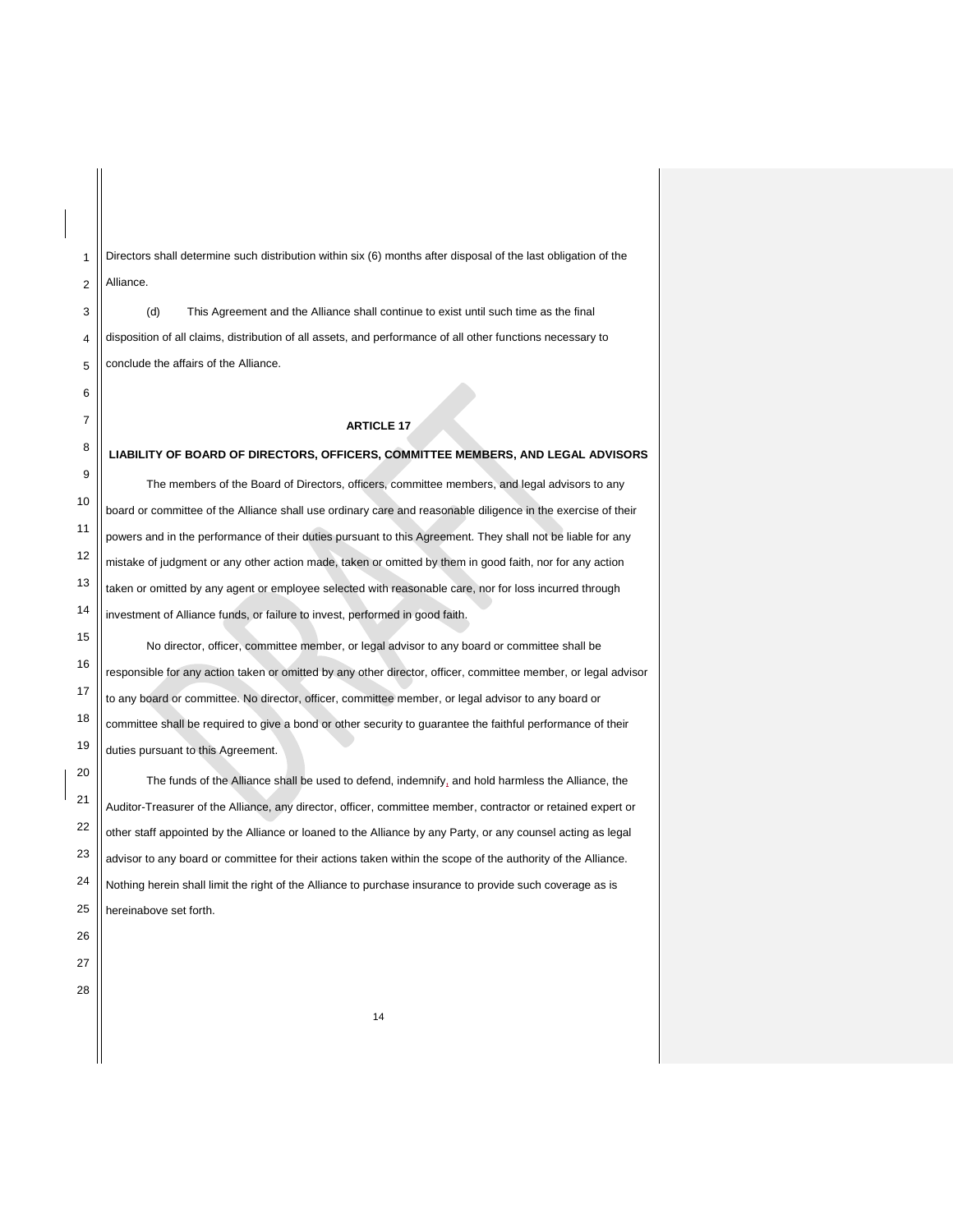| 1  | <b>ARTICLE 18</b>                                                                                               |                                                                                                                                                                                                           |
|----|-----------------------------------------------------------------------------------------------------------------|-----------------------------------------------------------------------------------------------------------------------------------------------------------------------------------------------------------|
| 2  | <b>BYLAWS</b>                                                                                                   |                                                                                                                                                                                                           |
| 3  | The Board of Directors may adopt Bylaws consistent with this Agreement which shall provide for the              |                                                                                                                                                                                                           |
| 4  | administration and management of the Alliance. To be effective, adopted Bylaws and any changes or               |                                                                                                                                                                                                           |
| 5  | amendments thereto must be approved by a supermajority of the Board of Directors.                               |                                                                                                                                                                                                           |
| 6  |                                                                                                                 |                                                                                                                                                                                                           |
| 7  | <b>ARTICLE 19</b>                                                                                               |                                                                                                                                                                                                           |
| 8  | <b>NOTICES</b>                                                                                                  |                                                                                                                                                                                                           |
| 9  | The Alliance shall address notices, billings, and other communications to the member Parties as                 |                                                                                                                                                                                                           |
| 10 | directed by the Parties. Each Party shall provide the Alliance with the address to which communications are     |                                                                                                                                                                                                           |
| 11 | to be sent. Each Party shall address notices and other communications to the Alliance at the office address     |                                                                                                                                                                                                           |
| 12 | of the Alliance as set forth in the Bylaws.                                                                     |                                                                                                                                                                                                           |
| 13 | The Alliance shall promptly give each Party a copy of any notice provided to the Alliance from                  |                                                                                                                                                                                                           |
| 14 | anyone, including but not limited to any notice from any other Party, or of any notice provided by the Alliance |                                                                                                                                                                                                           |
| 15 | to anyone.                                                                                                      |                                                                                                                                                                                                           |
| 16 |                                                                                                                 |                                                                                                                                                                                                           |
| 17 | <b>ARTICLE 20</b>                                                                                               |                                                                                                                                                                                                           |
| 18 | <b>AMENDMENT</b>                                                                                                |                                                                                                                                                                                                           |
| 19 | Any matter in this Agreement may be modified from time to time by the written consent of the                    |                                                                                                                                                                                                           |
| 20 | governing bodies of all the Parties without, in any way, affecting the remainder.                               |                                                                                                                                                                                                           |
| 21 |                                                                                                                 |                                                                                                                                                                                                           |
| 22 | <b>ARTICLE 21</b>                                                                                               |                                                                                                                                                                                                           |
| 23 | <b>SION OF NEW PARTIES</b>                                                                                      |                                                                                                                                                                                                           |
| 24 | Any city, county, or special district with the power to provide domestic water which is significantly           |                                                                                                                                                                                                           |
| 25 | involved in regional water problems serves customers within the Qualifying Region may become a party to         | <b>Commented [MCE22]:</b> At the June 16 <sup>th</sup> meeting, it was                                                                                                                                    |
| 26 | the NTCRWA, upon such terms and conditions as established by the Board, by adoption of this agreement           | established that the boundaries of the Alta Irrigation District made<br>the most sense for now. However, in reviewing the 5/17 working                                                                    |
| 27 |                                                                                                                 | draft, it appears the parties anticipating being able to change the<br>qualifying region with a supermajority vote (see Article 6(b)), so I<br>wasn't sure if they want it set in the JPA itself, or not. |
| 28 |                                                                                                                 | <b>Commented [MCE23]: Majority vote?</b>                                                                                                                                                                  |
|    | 15                                                                                                              |                                                                                                                                                                                                           |
|    |                                                                                                                 |                                                                                                                                                                                                           |
|    |                                                                                                                 |                                                                                                                                                                                                           |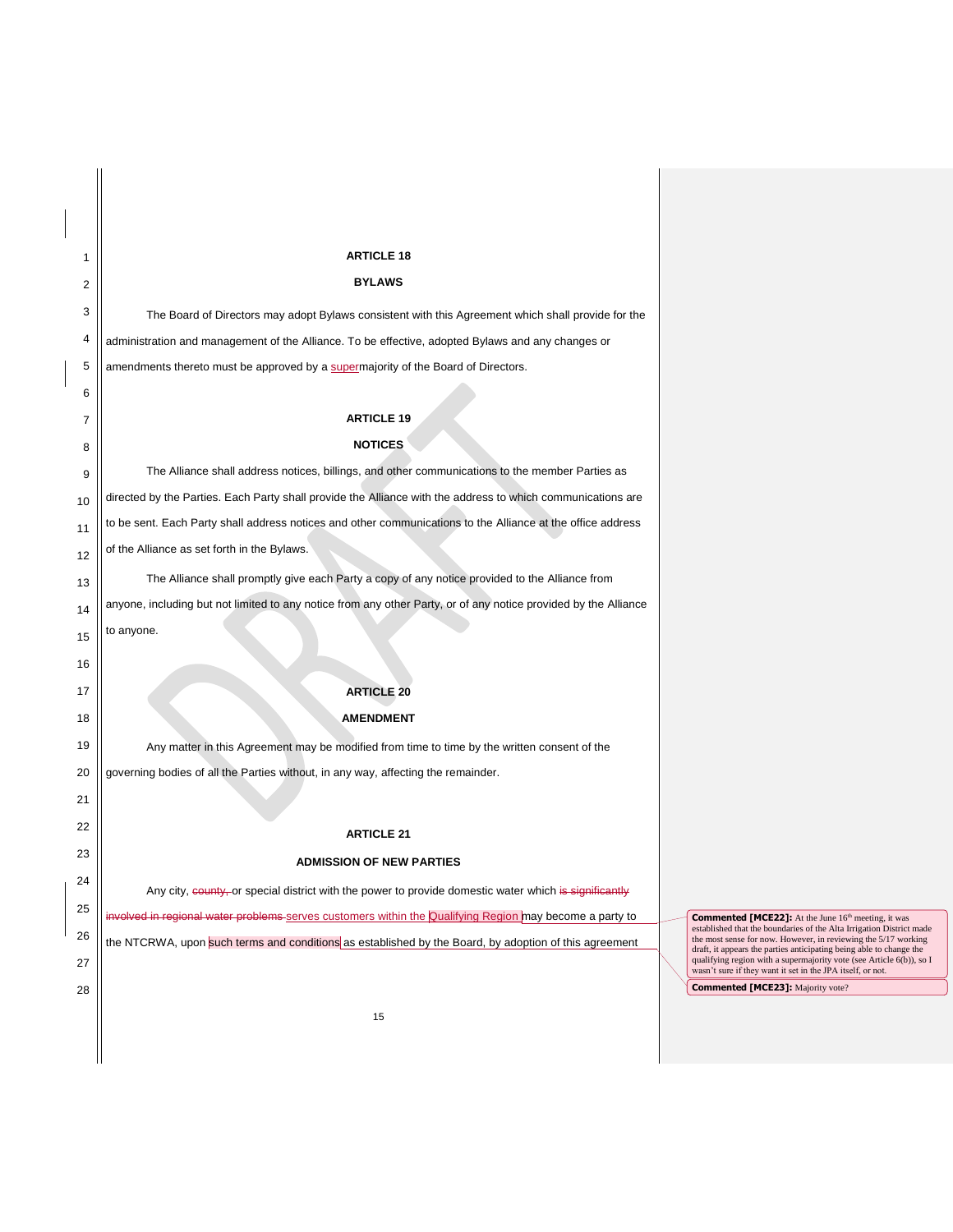| 1              | and the execution of a written addendum thereto agreeing to the terms of this Agreement and agreeing to         |  |  |  |  |  |
|----------------|-----------------------------------------------------------------------------------------------------------------|--|--|--|--|--|
| $\overline{2}$ | any additional terms and conditions that may be established by the Board.                                       |  |  |  |  |  |
| 3              |                                                                                                                 |  |  |  |  |  |
| 4              | <b>ARTICLE 22</b>                                                                                               |  |  |  |  |  |
| 5              | <b>PROHIBITION AGAINST ASSIGNMENT</b>                                                                           |  |  |  |  |  |
| 6              | No Party may assign any right, claim, or interest, or delegate any obligation that it may have under            |  |  |  |  |  |
| 7              | this Agreement, and no creditor, assignee, or third party beneficiary of either Party shall have any right,     |  |  |  |  |  |
| 8              | claim, or title to any part, share, interest, fund, premium, or asset of the Alliance.                          |  |  |  |  |  |
| 9              |                                                                                                                 |  |  |  |  |  |
| 10             | <b>ARTICLE 23</b>                                                                                               |  |  |  |  |  |
| 11             | <b>GOVERNING LAW</b>                                                                                            |  |  |  |  |  |
| 12             | The Parties agree that for the purposes of venue, performance under this Agreement is to be in                  |  |  |  |  |  |
| 13             | Tulare County, California. The rights and obligations of the Parties and all interpretation and performance of  |  |  |  |  |  |
| 14             | this Agreement shall be governed in all respects by the laws of the State of California.                        |  |  |  |  |  |
| 15             |                                                                                                                 |  |  |  |  |  |
| 16             | <b>ARTICLE 24</b>                                                                                               |  |  |  |  |  |
| 17             | <b>SEVERABILITY</b>                                                                                             |  |  |  |  |  |
| 18             | In the event any provisions of this Agreement are held by a court of competent jurisdiction to be               |  |  |  |  |  |
| 19             | invalid, void, or unenforceable, the Parties will use their best efforts to meet and confer to determine how to |  |  |  |  |  |
| 20             | mutually amend such provisions with valid and enforceable provisions, and the remaining provisions of this      |  |  |  |  |  |
| 21             | Agreement will nevertheless continue in full force and effect without being impaired or invalidated in any way. |  |  |  |  |  |
| 22             |                                                                                                                 |  |  |  |  |  |
| 23             | <b>ARTICLE 25</b>                                                                                               |  |  |  |  |  |
| 24             | <b>AGREEMENT COMPLETE</b>                                                                                       |  |  |  |  |  |
| 25             | This Agreement constitutes the entire agreement between the Parties with respect to the subject                 |  |  |  |  |  |
| 26             | matter hereof and supersedes all previous agreement negotiations, proposals, commitments, writings,             |  |  |  |  |  |
| 27             | advertisements, publications, and understandings of any nature whatsoever unless expressly included in this     |  |  |  |  |  |
| 28             |                                                                                                                 |  |  |  |  |  |
|                | 16                                                                                                              |  |  |  |  |  |
|                |                                                                                                                 |  |  |  |  |  |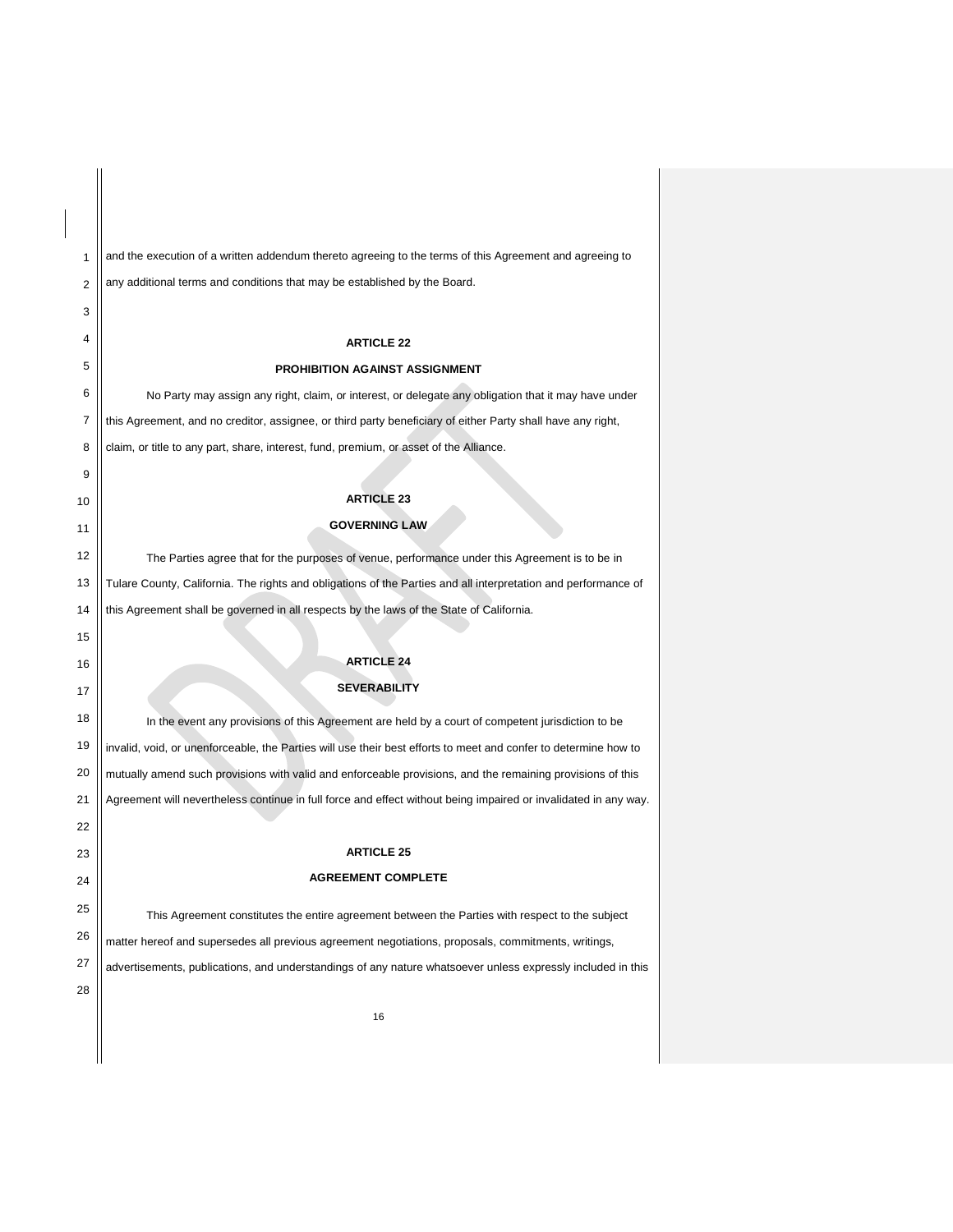| 1  | Agreement. This Agreement may be executed in one or more original counterparts, all of which together will        |                                                               |
|----|-------------------------------------------------------------------------------------------------------------------|---------------------------------------------------------------|
| 2  | constitute one and the same agreement.                                                                            |                                                               |
| 3  |                                                                                                                   |                                                               |
| 4  | <b>ARTICLE 26</b>                                                                                                 |                                                               |
| 5  | <b>FILING WITH SECRETARY OF STATE</b>                                                                             |                                                               |
| 6  | The Chair of the Board of Directors of the Alliance shall file a notice of this Agreement with the Office         |                                                               |
| 7  | of California Secretary of State within 30 days of its effective date, as required by Government Code Section     |                                                               |
| 8  | 6503.5, and within 70 days of its effective date as required by Government Code Section 53051.                    |                                                               |
| 9  |                                                                                                                   |                                                               |
| 10 |                                                                                                                   |                                                               |
| 11 | <b>ARTICLE 27</b>                                                                                                 |                                                               |
| 12 | <b>DISPUTE RESOLUTION</b>                                                                                         |                                                               |
| 13 | If a dispute arises out of or relating to this Agreement, or the breach thereof, and if said dispute cannot       |                                                               |
| 14 | be settled through negotiation, the parties agree first to try in good faith to settle the dispute by non-binding |                                                               |
| 15 | mediation before resorting to litigation or some other dispute resolution procedure, unless the parties           |                                                               |
| 16 | mutually agree otherwise. The mediator shall be mutually selected by the parties, but in case of                  |                                                               |
| 17 | disagreement, the mediator shall be selected by lot from among two nominations provided by each party. All        |                                                               |
| 18 | costs and fees required by the mediator shall be split equally by the parties; otherwise each party shall bear    |                                                               |
| 19 | its own costs of mediation. If mediation fails to resolve the dispute within 30 days, either party may pursue     |                                                               |
| 20 | litigation to resolve the dispute. Any remedies provided in this Agreement are cumulative and not exclusive,      |                                                               |
| 21 | and are in addition to any other remedies that may be provided by law or equity. The exercise by any Party        |                                                               |
| 22 | of any remedy under this Agreement shall be without prejudice to the enforcement of any other remedy.             | <b>Commented [MCE24]:</b> Taken from 5/27 working group draft |
| 23 |                                                                                                                   |                                                               |
| 24 | IN WITNESS WHEREOF, Cutler Public Utility District, Orosi Public Utility District, East Orosi                     |                                                               |
| 25 | Community Services District, Sultana Community Service District, and the County of Tulare have executed           |                                                               |
| 26 | this Joint Exercise of Powers Agreement Creating the North Tulare County Regional Water Alliance as of the        |                                                               |
| 27 | day and year first hereinabove written.                                                                           |                                                               |
| 28 | <b>COUNTY OF TULARE</b>                                                                                           |                                                               |
|    | 17                                                                                                                |                                                               |
|    |                                                                                                                   |                                                               |
|    |                                                                                                                   |                                                               |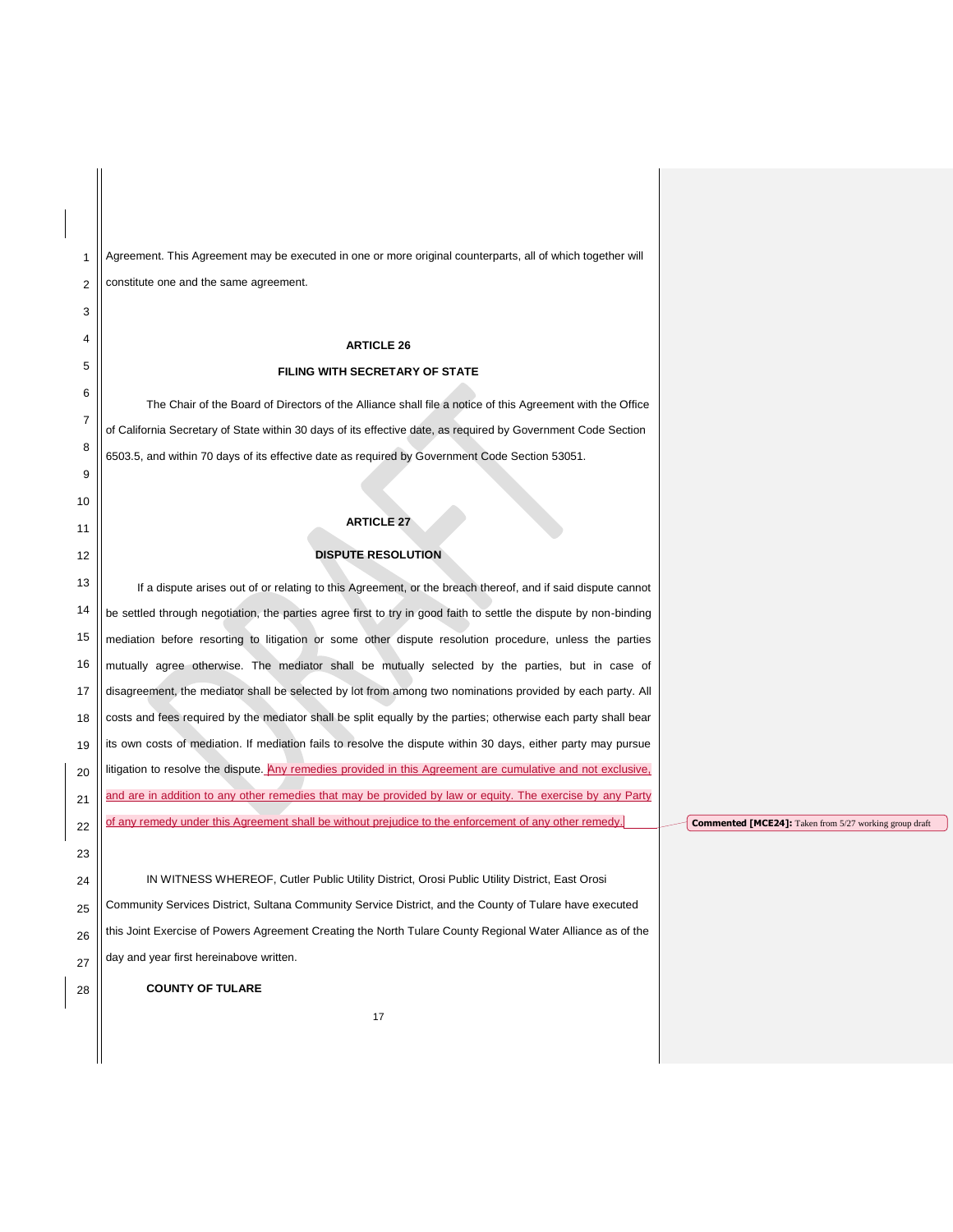Michael Ennis, Chairman, Board of Supervisors

Attest:

\_\_\_\_\_\_\_\_\_\_\_\_\_\_\_\_\_\_\_\_\_\_\_\_\_\_\_\_\_\_\_\_\_\_\_\_\_\_ Clerk of the Board/County Administrative Officer

 $\overline{\phantom{a}}$  , and the set of the set of the set of the set of the set of the set of the set of the set of the set of the set of the set of the set of the set of the set of the set of the set of the set of the set of the s

 $\overline{\phantom{a}}$  , and the set of the set of the set of the set of the set of the set of the set of the set of the set of the set of the set of the set of the set of the set of the set of the set of the set of the set of the s

 $\overline{\phantom{a}}$  , and the set of the set of the set of the set of the set of the set of the set of the set of the set of the set of the set of the set of the set of the set of the set of the set of the set of the set of the s

By

## **CUTLER PUBLIC UTILITIES DISTRICT**

<mark>????</mark>, Chairman

Attest:

???? By

## **EAST OROSI COMMUNITY SERVICES DISTRICT**

 $\overline{\phantom{a}}$  , where  $\overline{\phantom{a}}$  , where  $\overline{\phantom{a}}$  , where  $\overline{\phantom{a}}$ 

 $\overline{\phantom{a}}$  , and the set of the set of the set of the set of the set of the set of the set of the set of the set of the set of the set of the set of the set of the set of the set of the set of the set of the set of the s

<mark>????</mark>, Chairman

Attest:

???? By

## **OROSI PUBLIC UTILITIES DISTRICT**

\_\_\_\_\_\_\_\_\_\_\_\_\_\_\_\_\_\_\_\_\_\_\_\_\_\_\_\_\_\_\_\_\_\_\_\_\_\_ <mark>????</mark>, Chairman

Attest: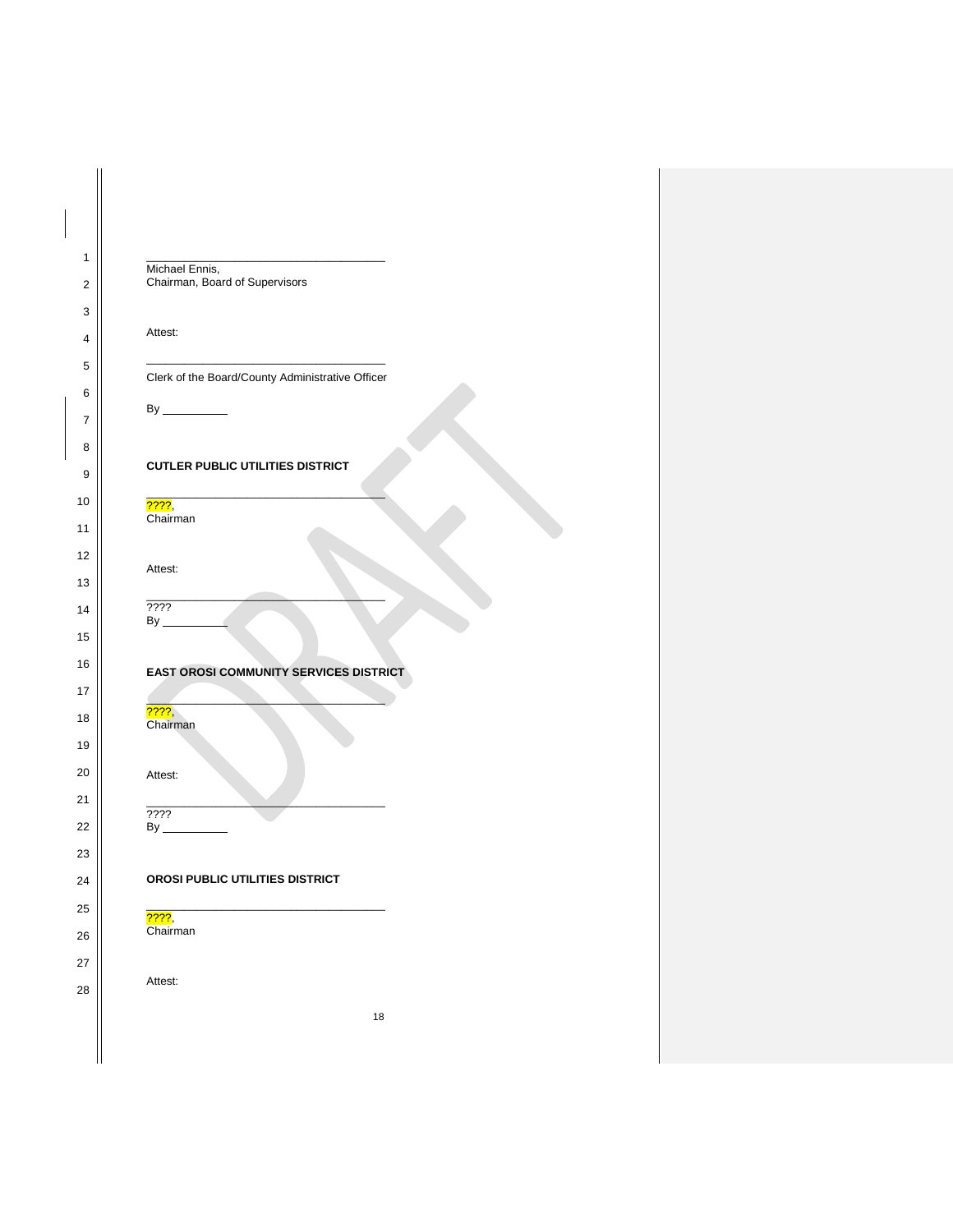